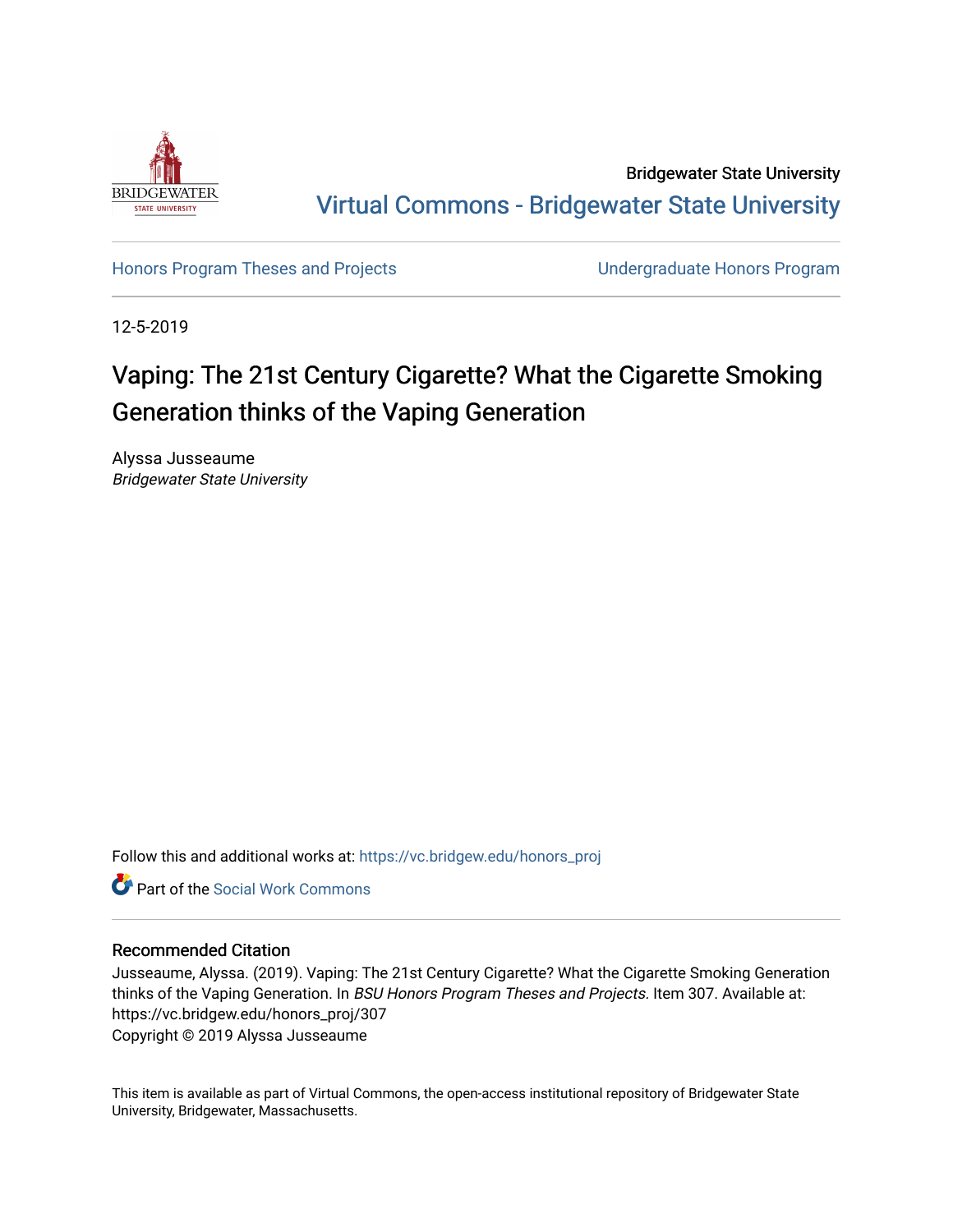Vaping: The 21<sup>st</sup> Century Cigarette? What the Cigarette Smoking Generation thinks of the Vaping Generation

Alyssa Jusseaume

Submitted in Partial Completion of the Requirements for Departmental Honors in Social Work

Bridgewater State University

December  $5<sup>th</sup>$ , 2019

Dr. Jing Tan, Thesis Advisor

Dr. Kathy Bailey, Committee Member

Dr. Jibril Solomon, Committee Member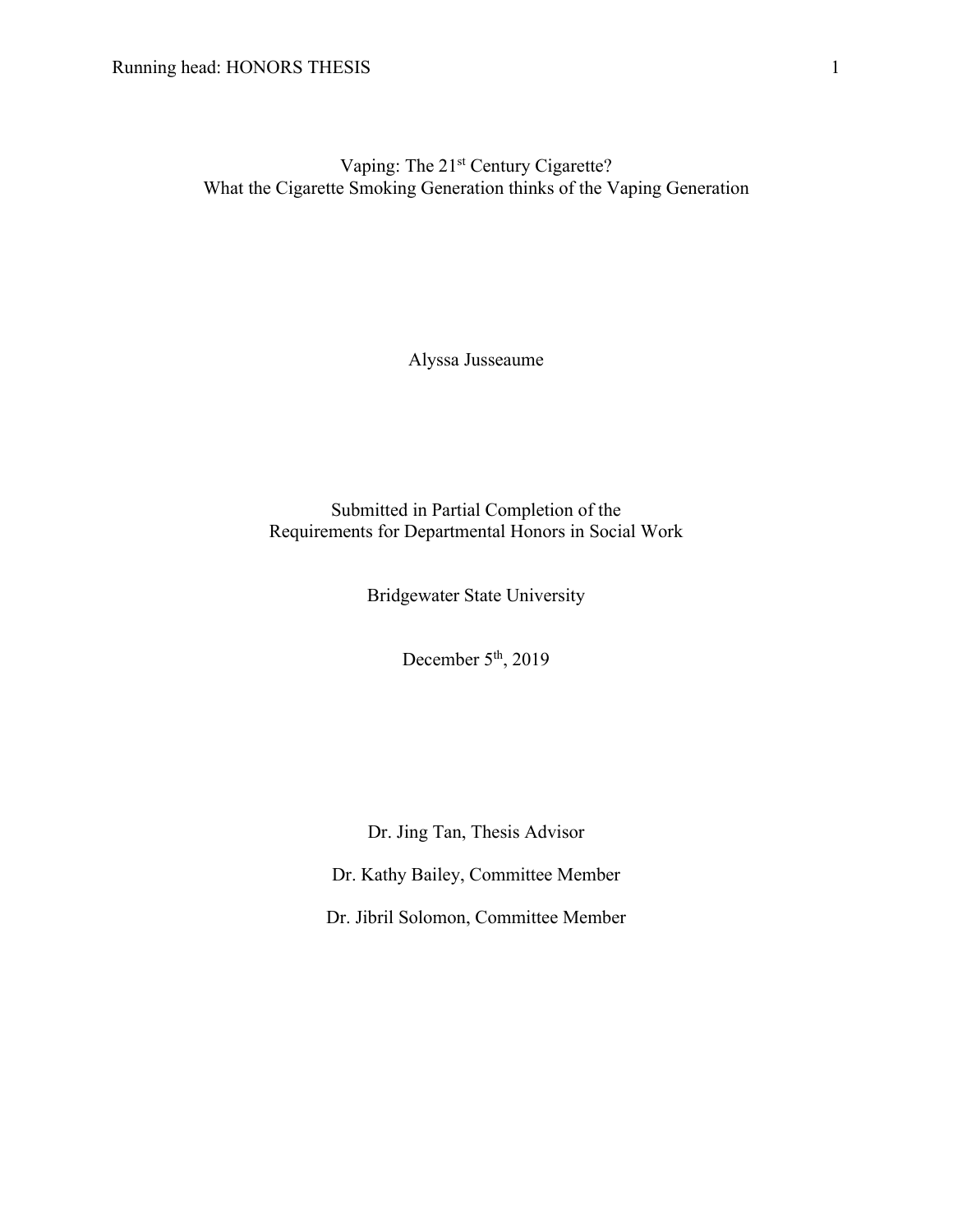#### **Abstract**

Vaping has become an epidemic among high school aged youth as increases in adolescent vaping from 2017 to 2018 were the largest ever recorded in the past 43 years for any adolescent substance use outcome in the United States. Since vaping is a relatively new trend, more research is needed to understand this issue. The purpose of this study was to investigate parents' attitude towards teens in grades 6-12 vaping and to explore what factors impact their perception of it. Parents of children who are in grades 6-12 were invited to complete a brief survey using the platform Qualtrics. 57 participants were recruited through schools, public locations and social media pages. Descriptive and bivariate analysis were performed using SPSS. The results indicated that 70% of parents surveyed did not know about the new Massachusetts State Laws regarding youth Tobacco Consumption. It was also discovered that although parents disapprove of their children vaping and smoking cigarettes they were less likely to strongly disagree in regard to vaping compared to smoking cigarettes. Additionally, the child's gender also plays a role in regard to parental perception of vaping as parents were more likely to strongly disagree with their sons vaping over their daughters. Parents who smoke cigarettes themselves were also significantly less likely to strongly disagree regarding their children smoking cigarettes. These results suggest that more education needs to be provided to parents and their children as well as significant policy change regarding youth vaping and tobacco consumption.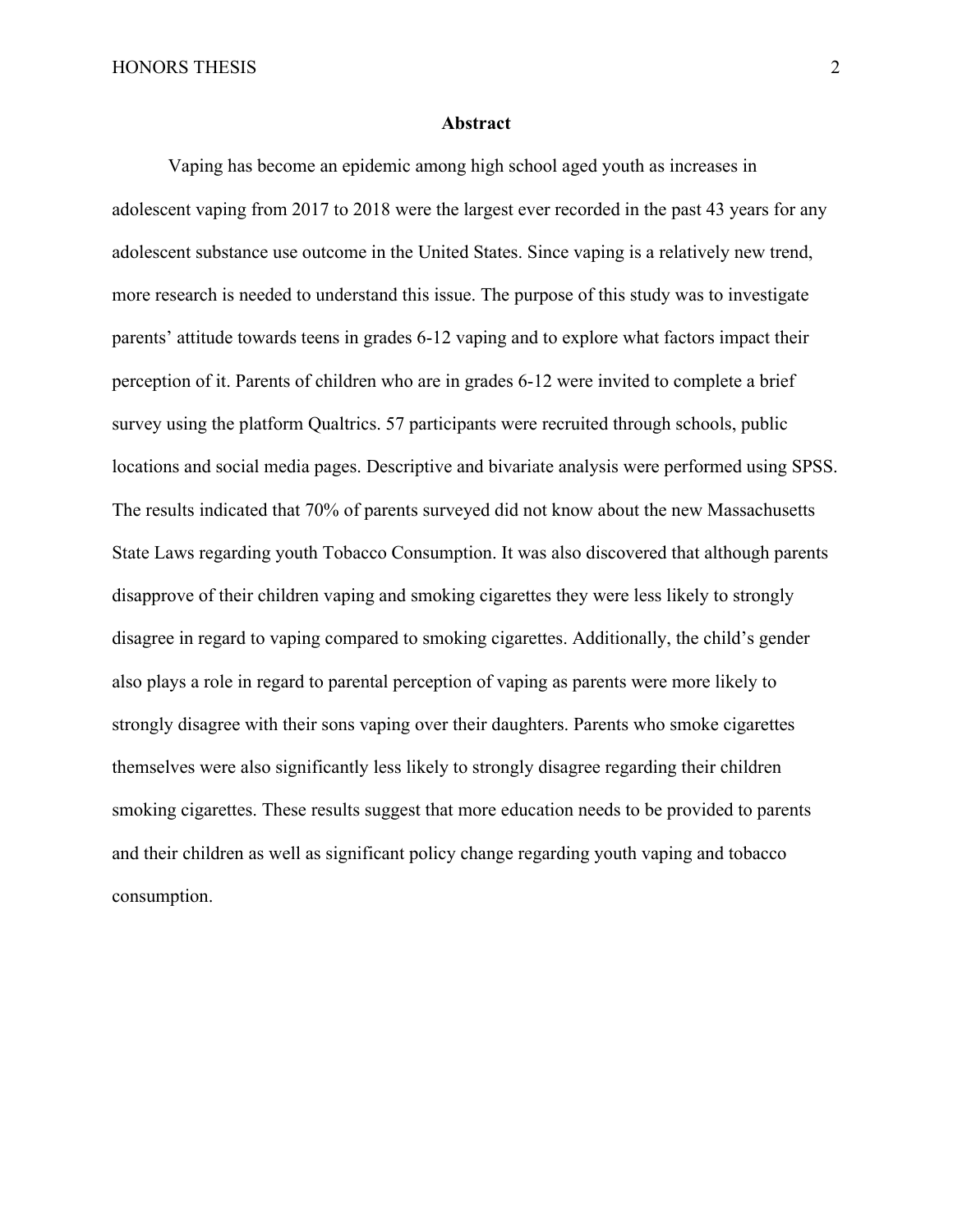### **Introduction**

Vaping has become an epidemic among high school aged youth. In fact, "increases in adolescent vaping from 2017 to 2018 were the largest ever recorded in the past 43 years for any adolescent substance use outcome in the U.S" (Prieur, 2018, p.1) The percentage of  $12<sup>th</sup>$  grade students who reported vaping nicotine in the past 30 days nearly doubled, rising from 11% to 21%. This ten-percentage point increase is twice as large as the previous record for largest-ever increase among past 30-day outcomes in  $12<sup>th</sup>$  grade. As a result of the increase, one in five  $12<sup>th</sup>$ grade students vaped nicotine in the last 30 days in 2018. For secondary students in grades 9 through 12 the increases in nicotine vaping translate into at least 1.3 million additional nicotine vapers in 2018 as compared to 2017" (Prieur, 2018, p. 1).

With the increase in vaping, many have questioned what exactly it is. Vaping is, "the act of inhaling and exhaling the aerosol, often referred to as vapor, which is produced by an ecigarette or similar device. The term is used because e-cigarettes do not produce tobacco smoke, but rather an aerosol, often mistaken for water vapor, that actually consists of fine particles. Many of these particles contain varying amounts of toxic chemicals (such as nicotine), which have been linked to cancer, as well as respiratory and heart disease" ("What Is Vaping?" *Center on Addiction*, 2018).

Due to the potentially deadly consequences of vaping, measures have been taken in order to hopefully reduce the consumption of vaping products. In Massachusetts the legal age to purchase nicotine and tobacco products has risen from 18 to 21. **"**Parents and legal guardians are no longer allowed to give tobacco/vaping products to their kids. The previous law allowed parents and legal guardians to give tobacco products to their minor children or wards. The new state law eliminates this exception. As of December 31, 2018, parents and legal guardians are to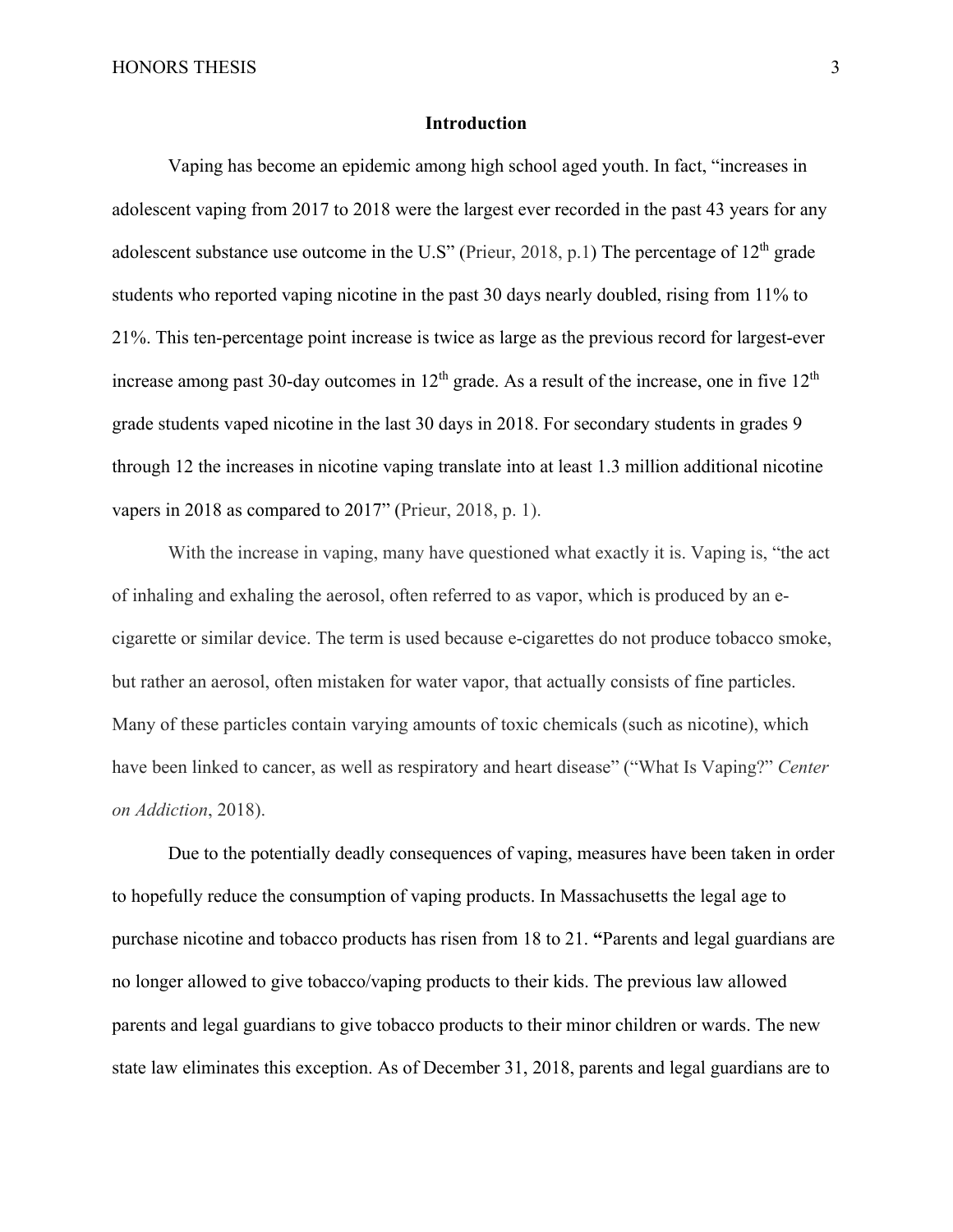be subject to the following fines if they provide any tobacco product to their children or wards who are too young to legally be sold tobacco products. First offense: a fine of \$100. Second offense: \$200. Third and subsequent offenses: \$300 each." (Chapter 157. Massachusetts State Laws).

Vaping is not a relatively new trend or concept as it was introduced to the mass market in the early 2000's. It was discovered that, "E-cigarettes became available in the US in 2007 with increasing awareness and popularity, leading to approximately 15% of US adults in 2014 reporting trying an e-cigarette. Current smokers and those reporting recent cessation comprise the largest fraction of e-cigarette users, with approximately 50% of these groups in the US, and 40% in Great Britain reporting use. Among both current and former smokers, the most commonly cited reasons for the use of e-cigarettes were perceived health benefits when compared to combustible cigarettes, followed by assistance with smoking cessation" (Ghosh  $\&$ Drummond, 2017, p. 2). Since then it has gained popularity in recent years among teens and their parents alike. Not much research has been done regarding the potential consequences of vaping. Much of the research we do know has been a correlation between the illnesses linked to cigarette smoking, as well as exposure to the toxic chemicals that vaping products may contain, rather than long term studies of the effects of vaping itself. More research needs to be done. Parental involvement in a child's life plays a huge role in whether or not they will acquire positive or negative attributes and perceptions. In fact, "various studies have shown the role of parent-child relationship in enhancement of positive attributes in children. Education aspiration and self-esteem are the most common output of good parent child relationships" (Rosenburg, 1985 as cited in Akhouri, K., & Akhouri, D. 2018 p. 43). Parental perception and attitudes toward particular behaviors also play a huge role in whether or not their children will engage in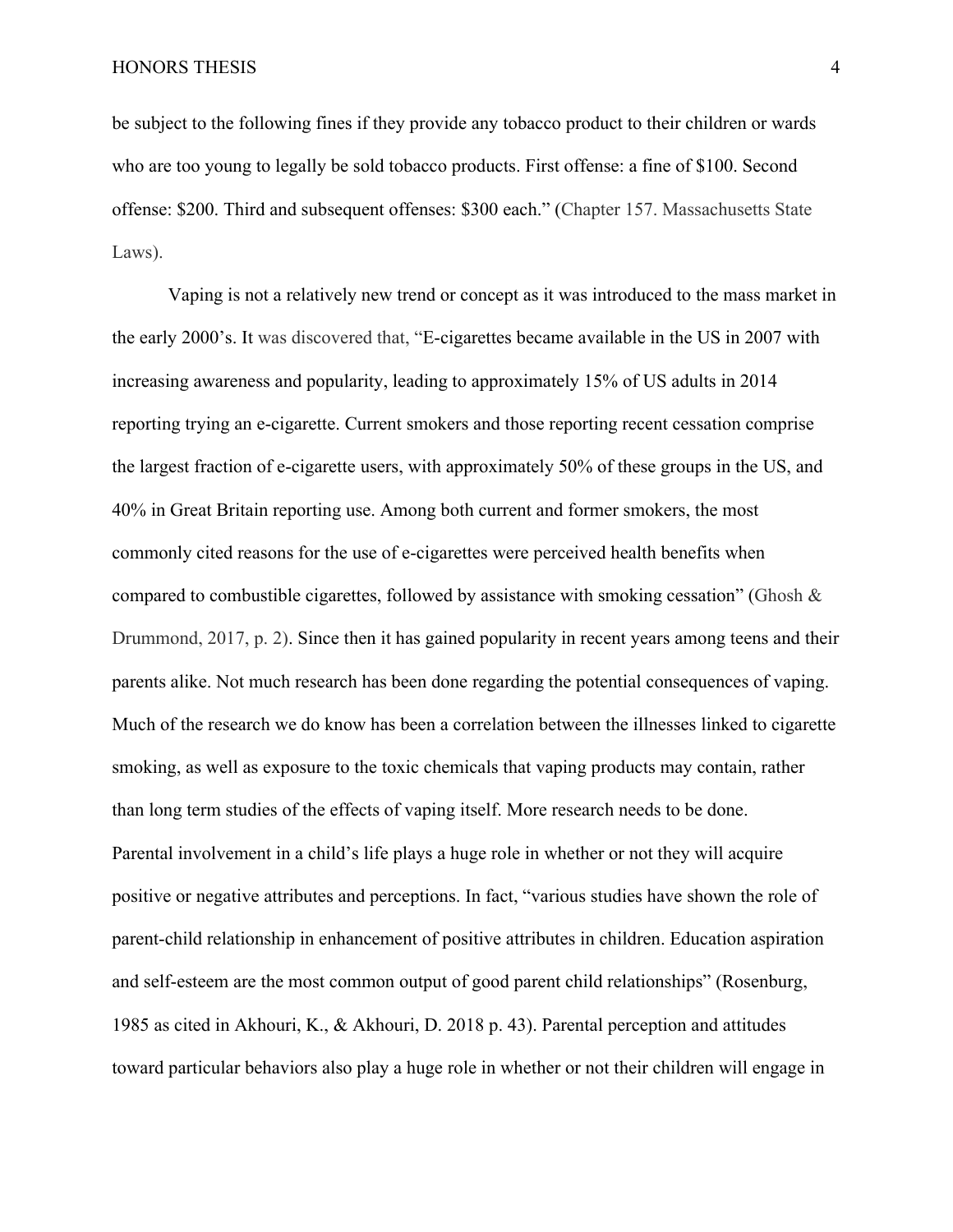#### HONORS THESIS 5

these behaviors. If a parent's attitude toward certain behaviors such as vaping are indifferent or positive, these factors may contribute to their children engaging in at risk behaviors such as vaping and smoking. In fact, data provided by the National Youth Tobacco survey states that, "Among students who reported ever using e-cigarettes in 2016, one of most commonly selected reasons for use were use by a "friend or family member" (39.0%)" (Tsai et al., 2018, p. 196).

Although the new 2018 Massachusetts State Laws prohibit parents from buying nicotine and or tobacco products for their children, will this decrease the number of teens smoking nicotine and tobacco-based products? Do parents think that vaping is a safer alternative to cigarettes? Does parental perception of vaping contribute to the increase in numbers?

## **Significance of Research**

With vaping increasing among the teenage population and little research being done to understand the long-term potential consequences of vaping, it has become increasingly important to establish why numbers have risen regarding teenage vaping and if parental approval and or disapproval of vaping has any correlation to the rise in numbers. The purpose of this study is to investigate parents' attitude towards teens in grades 6-12 vaping and to explore what factors impact their perception of it. Findings of this research could benefit society by helping educate teens and parents alike about the potential dangers of vaping. Furthermore, this research could also provide valid inputs to design effective social work interventions and programs to address this issue.

## **Research Question and Hypothesis**

The proposed question for this study is as follows: What are parents' attitudes towards teens in grades 6-12 vaping and what factors impact their perception of it. Through the use of bivariate analysis this research will test the following questions: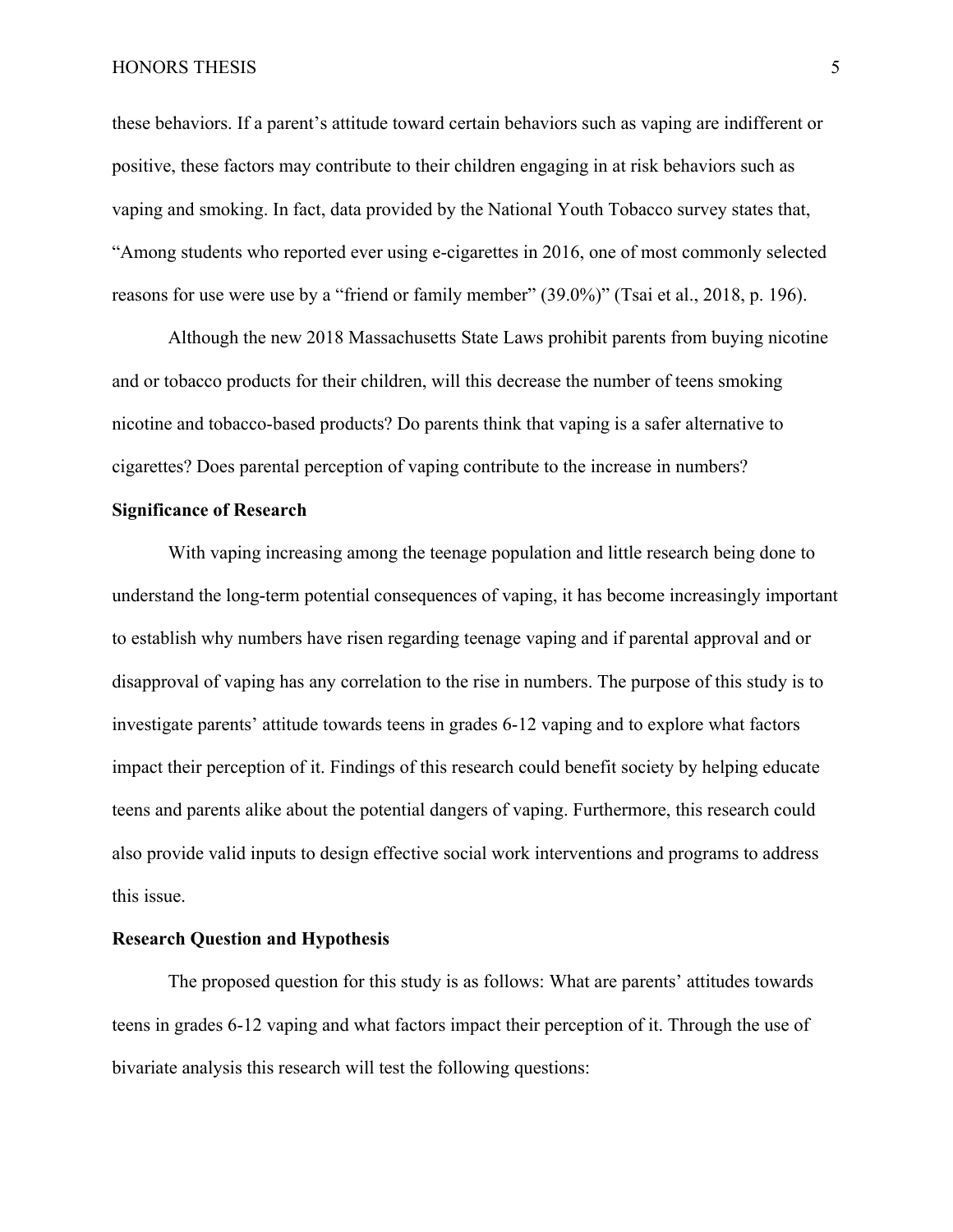- Hypothesis 1 A: There is a relationship between the child's gender and parent's perception of vaping.
- Hypothesis 1 B: There is a relationship between the child's gender and parent's perception of cigarette smoking.
- Hypothesis 2 A: There is a relationship between the number of children a parent has and the parental perception of vaping.
- Hypothesis 2 B: There is a relationship between the number of children a parent has and the parental perception of cigarette smoking.
- Hypothesis 3 A: There is a relationship between the gender of the parent and the parental perception of vaping.
- Hypothesis 3 B: There is a relationship between the gender of the parent and the parental perception of cigarette smoking.
- Hypothesis 4 A: There is a relationship between whether the parent vapes themselves and their perception of their children vaping.
- Hypothesis 4 B: There is a relationship between whether the parent smokes cigarettes themselves and their perception of their children smoking cigarettes.

## **Methods**

This study adopted a quantitative research approach. Parents of children who are in grades 6-12 were previously invited to complete a brief (10 minutes) online survey on their perception of teens vaping using the Qualtrics platform.

Non-Probability sampling methods were used to recruit 57 participants who are parents with children in grades 6-12. Recruitment flyers were posted at schools, public locations and social media pages. The on-line survey included questions that asked the participants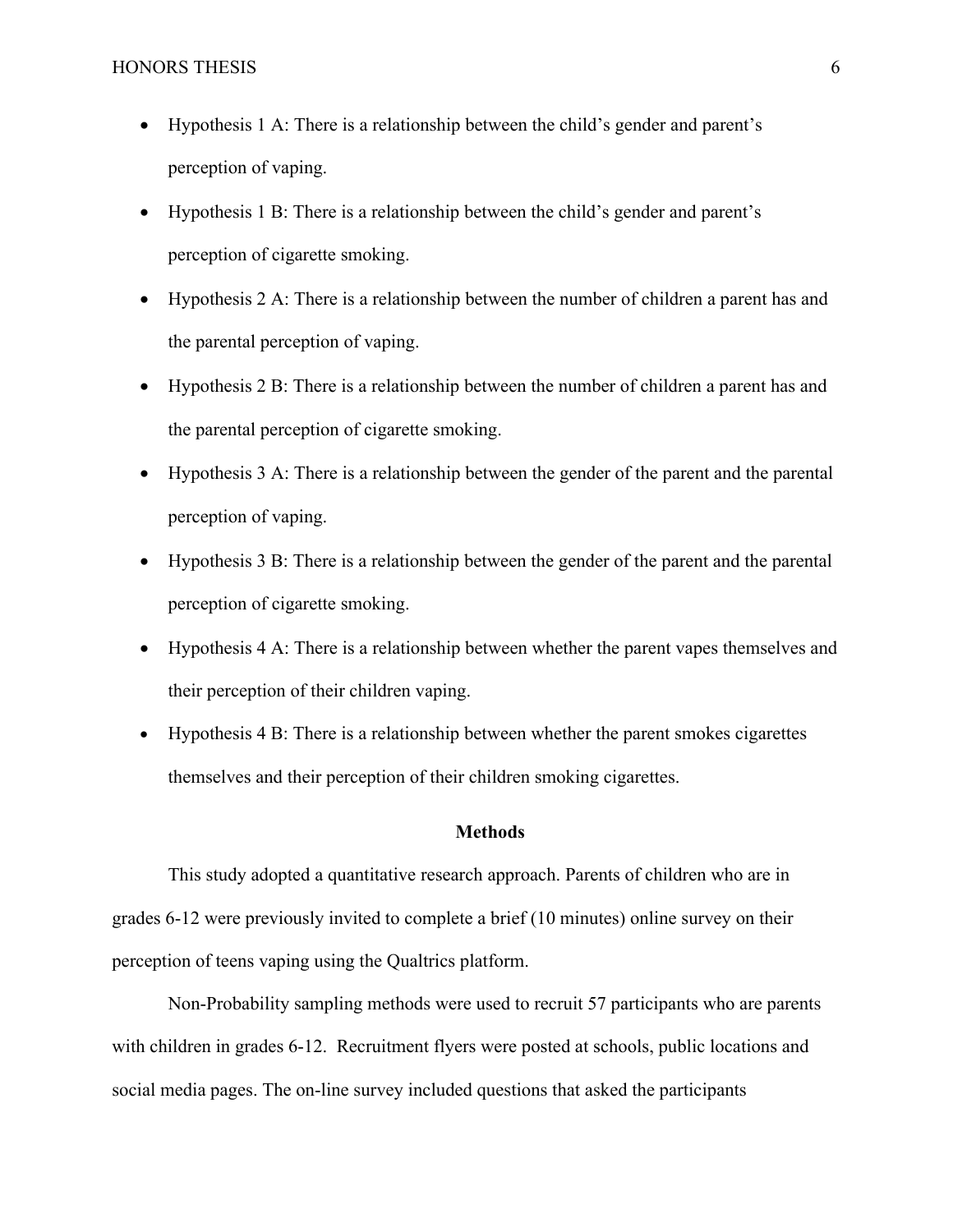#### HONORS THESIS 7

demographics as well as their children's demographics, their opinions regarding cigarette smoking, their opinions regarding their children smoking cigarettes, their opinions regarding vaping, their opinions regarding their children vaping, if they are aware of the current Massachusetts state laws regarding teens smoking and vaping, and if they are aware of services available. The survey questions are included in Appendix A.

Survey data collected through Qualtrics was downloaded and input into SPSS. Descriptive analysis and bivariate analysis were performed to understand parents' attitude towards teens vaping and to explore what factors impact their perception of it.

## **Results**

## **Descriptive Analysis**

 The descriptive analysis was completed using the software system IBM SPSS. Through the use of frequency tables, the following data was collected and analyzed. Based on the data collected, the demographics of the sample are as follows. The average age of the parents who took the survey was 43 years old. 5 (7.5%) parents identify as Male, 49 (73.1%) parents identify as Female and 2 (3%) parents identify as Other. 48 (71.6%) of the parents surveyed were Mothers, 4 (6%) parents surveyed were Fathers, 2 (3%) parents considered themselves Legal Guardians, and 2 (3%) parents identified as Other. 34 parents only had 1 child in grades 6-12. 19 parents had 2 children in grades 6-12 and 4 parents had 3 children in grades 6-12. The average age of the parent's teens were 15 years old. Majority of teens were in high school (grades 9-12). There were 46 Male Teens in Grades 6-12 and there were 38 Female Teens in Grades 6-12.

Majority of parents surveyed did not smoke cigarettes (84%) or vape devices/e-cigarettes (89%) as indicated in Table 1. As indicated in Table 2, 51.8% of the adults surveyed stated that they strongly disagree with adults smoking cigarettes and 48.2% of the adults surveyed stated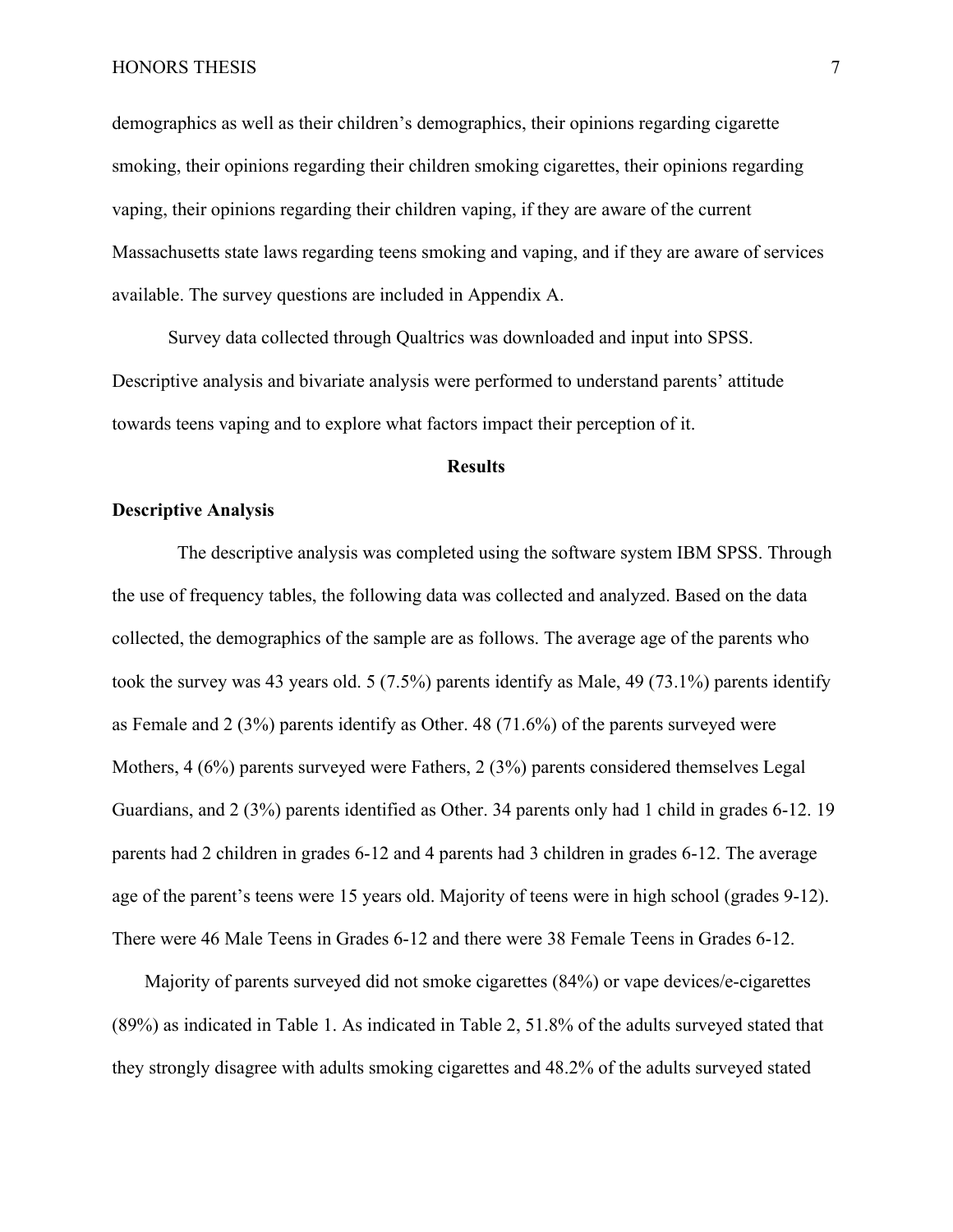that they strongly disagree with adults using vape/ e-cigarettes. It was also discovered that most parents stated that their children do not smoke cigarettes (91.1%) or vape devices/e-cigarettes (76.8%) however, if they did, more of their teens vaped (23.2%) rather than smoked cigarettes (8.9%) as indicated in Table 3. Table 4 shows that 84% of parents surveyed stated that they strongly disagree with teens smoking cigarettes while 82% stated that they strongly disagree with teens vaping or using e-cigarettes.

Table 5 indicates that parents surveyed also stated that they do not think it is easy for consumers to know what e-cigarette products contain (75%), and they do not think that ecigarette aerosol is just water vapor (89.3%). It was discovered that the majority of the parents surveyed did not know the Massachusetts State Tobacco Laws (70%) however once they discovered what they were they strongly agreed with the rules and thought that the rules were fair (51.8%) as indicated in Table 6 and 7. Many parents surveyed stated that they knew where to get educational material and other resources regarding smoking/vaping in their area (54%) and if they did not know they stated that they would like more places to go for educational material and other resources regarding smoking/vaping (84%) as indicated in Table 6.

|                                                | Yes       | N <sub>0</sub> |  |  |
|------------------------------------------------|-----------|----------------|--|--|
| Parents Who Smoke Cigarettes                   | 9(16%)    | 47(84%)        |  |  |
| Parents Who Smoke Vape<br>Devices/E-Cigarettes | $6(11\%)$ | 50(89%)        |  |  |

**Table 1: Parents Behavior Regarding Cigarettes/Vape Devices/ E-Cigarettes (N=56)**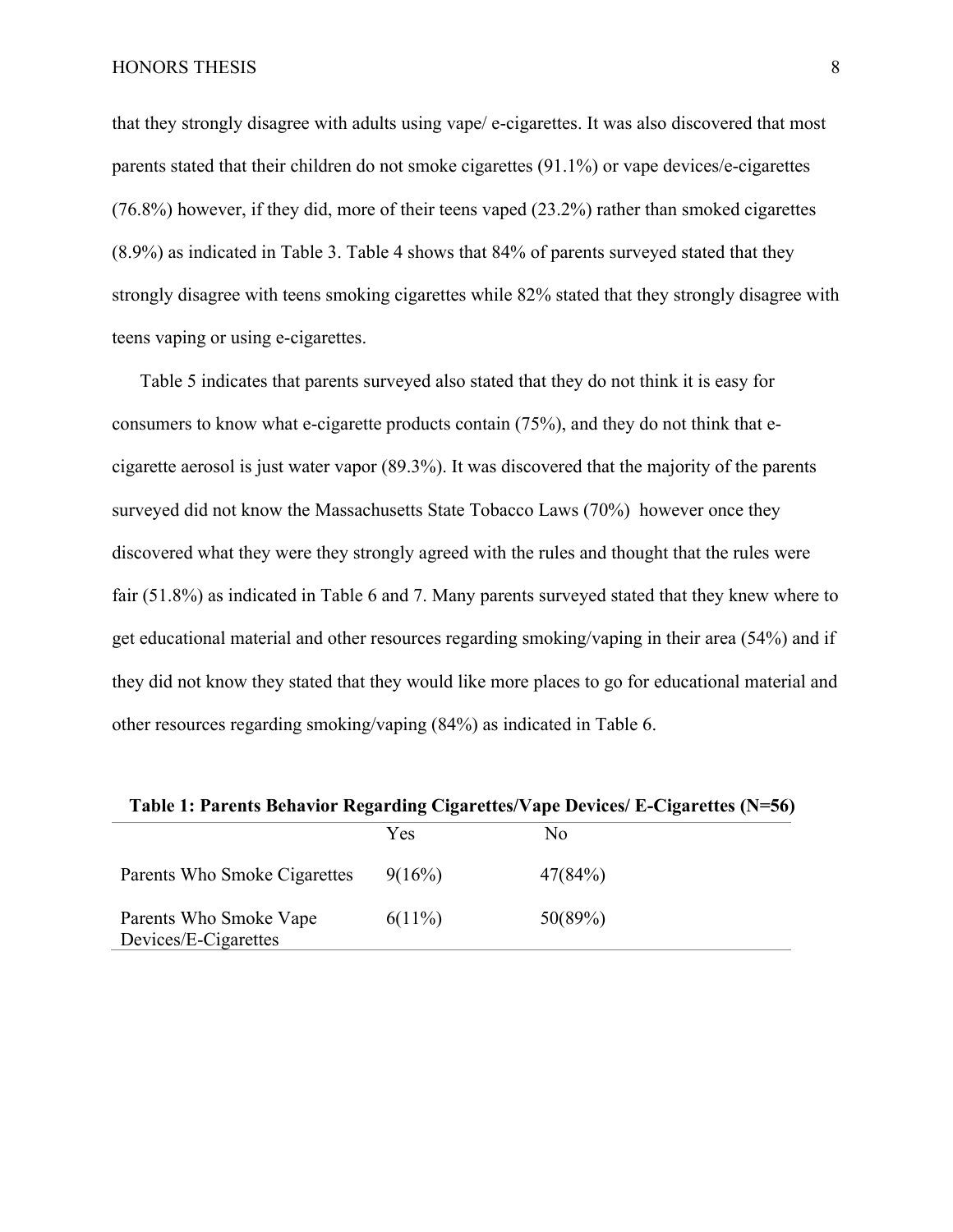|                                                                                     | Strongly<br>Disagree | Disagree    | Indifferent             | Agree      | Strongly<br>Agree |
|-------------------------------------------------------------------------------------|----------------------|-------------|-------------------------|------------|-------------------|
| Parent Attitude<br><b>Towards Adults</b><br>Smoking<br>Cigarettes                   | 29(51.8%)            |             | $11(19.6\%)$ 15 (26.8%) | $1(1.8\%)$ | $0(0\%)$          |
| Parents Attitude<br><b>Towards Adults</b><br>Using Vape<br>Devices/E-<br>Cigarettes | $27(48.2\%)$         | $8(14.3\%)$ | $18(32.1\%)$            | $2(3.6\%)$ | $1(1.8\%)$        |

# **Table 2: Parents Attitude Regarding Adults Who Smoke Cigarettes/Vape Devices/ E-Cigarettes (N=56)**

# **Table 3: Parents Whose Teens Smoke Cigarettes/Vape Devices/ E-Cigarettes (N=56)**

|                                                        | Yes          | No           |
|--------------------------------------------------------|--------------|--------------|
| Parents Whose Teens Smoke<br>Cigarettes                | $5(8.9\%)$   | $51(91.1\%)$ |
| Parents Whose Teens Smoke<br>Vape Devices/E-Cigarettes | $13(23.2\%)$ | $43(76.8\%)$ |

# **Table 4: Parents Attitude Regarding Teens Who Smoke Cigarettes/Vape Devices/E-Cigarettes (N=56)**

|                                                                  | Strongly<br>Disagree                | Disagree | Indifferent | Agree    | <b>Strongly Agree</b> |
|------------------------------------------------------------------|-------------------------------------|----------|-------------|----------|-----------------------|
| Parent Attitude<br><b>Towards Teens</b><br>Smoking<br>Cigarettes | $47(83.9\%)$ $7(12.5\%)$ $2(3.6\%)$ |          |             | $0(0\%)$ | $0(0\%)$              |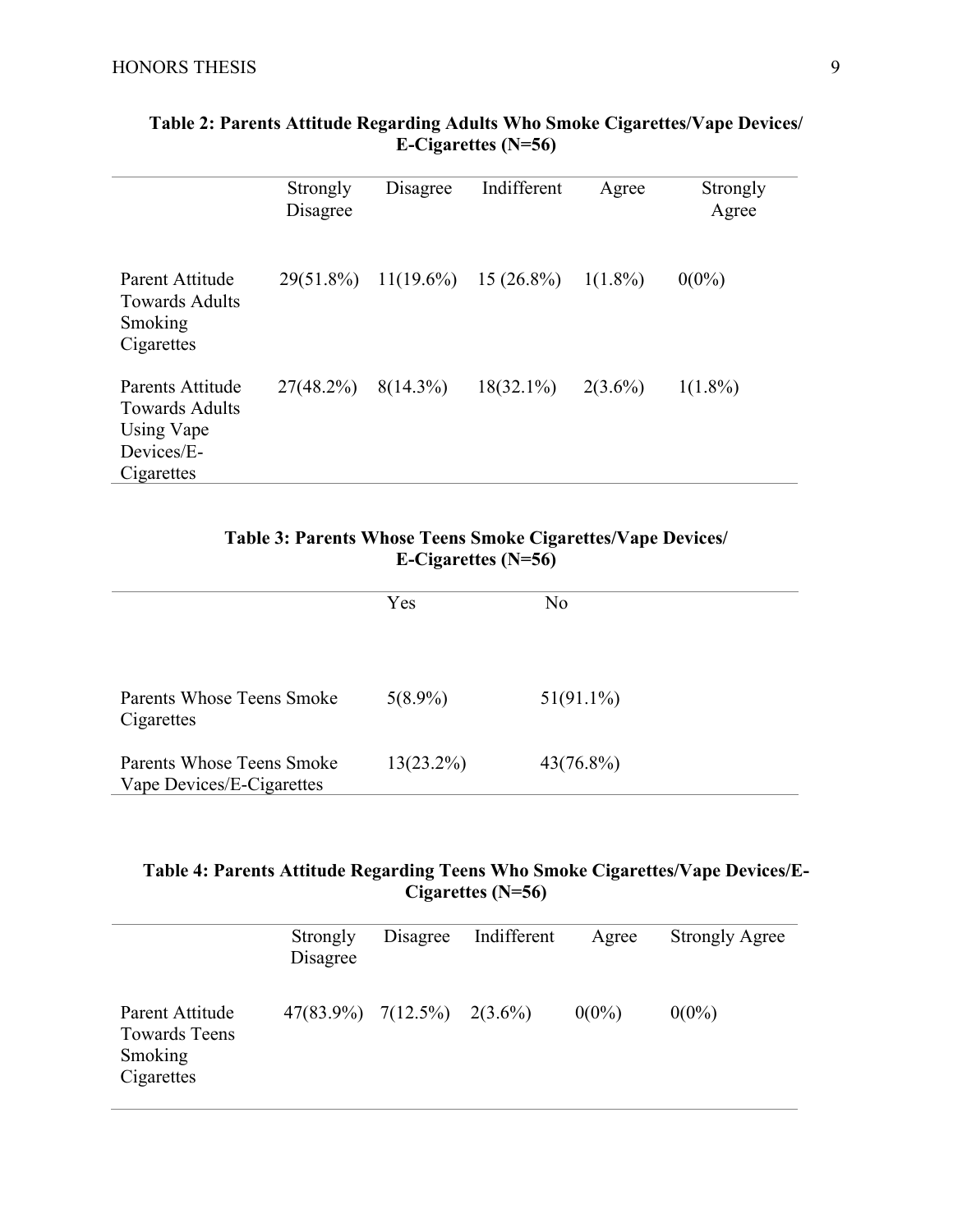| Parents Attitude     | $46(82.1\%)$ $7(12.5\%)$ $3(5.4\%)$ |  | $0(0\%)$ | $0(0\%)$ |  |
|----------------------|-------------------------------------|--|----------|----------|--|
| <b>Towards Teens</b> |                                     |  |          |          |  |
| Using Vape           |                                     |  |          |          |  |
| Devices/E-           |                                     |  |          |          |  |
| Cigarettes           |                                     |  |          |          |  |

| Table 5: Parents Knowledge and Attitude Regarding Smoking Cigarettes and Vaping |                      |                      |              |              |                   |  |
|---------------------------------------------------------------------------------|----------------------|----------------------|--------------|--------------|-------------------|--|
| How Do You Feel About<br>the Following Statement?                               | Strongly<br>Disagree | $(N=56)$<br>Disagree | Indifferent  | Agree        | Strongly<br>Agree |  |
| "It is Easy for Consumers"<br>to Know What E-<br>Cigarette Products<br>Contain" | $0(0\%)$             | 42(75%)              | $9(16.10\%)$ | $5(8.9\%)$   | $0(0\%)$          |  |
| "The E-Cigarette Aerosol"<br>is Harmless 'Water<br>Vapor"                       | $0(0\%)$             | 50(89.30%)           | $2(3.6\%)$   | $4(7.10\%)$  | $0(0\%)$          |  |
| Parents Attitude Towards<br>New Massachusetts State<br>Laws                     | $2(3.6\%)$           | $3(5.4\%)$           | $4(7.10\%)$  | $22(39.3\%)$ | $25(44.60\%)$     |  |

# **Table 6: Parents Knowledge Regarding Massachusetts State Tobacco Laws (N=56)**

|                                                                                                                   | Yes        | No       |
|-------------------------------------------------------------------------------------------------------------------|------------|----------|
| Parents Knowledge of<br><b>Massachusetts State Laws</b><br>regarding Youth Tobacco<br>Consumption                 | $17(30\%)$ | 39 (70%) |
| Parents Knowledge of<br><b>Resources and Educational</b><br>Material Regarding<br>Smoking/Vaping in their<br>Area | 30(54%)    | 26(46%)  |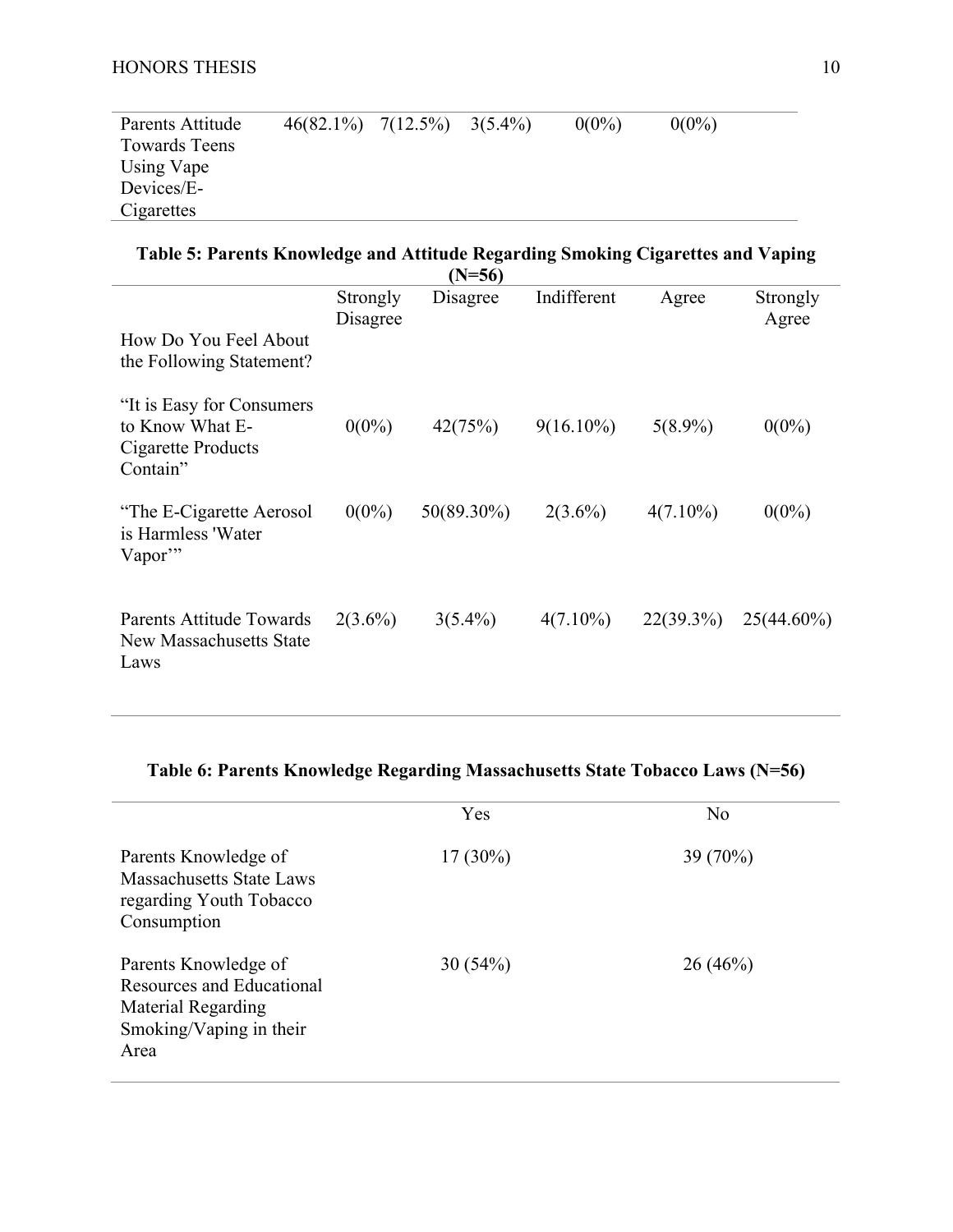| Parents Who Want More      | 21(84%) | 4(16%) |
|----------------------------|---------|--------|
| Places to go for Resources |         |        |
| and Educational Material   |         |        |
| Regarding Smoking/Vaping   |         |        |
| in their Area.             |         |        |
|                            |         |        |

**Table 7: Parents Attitude on the Severity of the Massachusetts State Laws (N=56)**

|                                                                                         | Fair          | Harsh       | Not Harsh<br>Enough | Indifferent |
|-----------------------------------------------------------------------------------------|---------------|-------------|---------------------|-------------|
| Parents Attitude<br>on the Severity<br>of the New<br>Massachusetts<br><b>State Laws</b> | $29(51.80\%)$ | $4(7.10\%)$ | 18 (32.10%)         | $5(8.9\%)$  |

## **Bivariate Analysis**

For Hypothesis 1A and 1B, ANOVA tests were performed to test the relationship between whether the child's gender played a role in parental perception of vaping and smoking cigarettes. The results are summarized in Table 8. Parental Perception was rated on a scale of 1- 5, 1 standing for strongly disagree and 5 standing for strongly agree. The child's gender variable used to test this hypothesis was categorized into three groups: a boy only group for parents who only had boys, a girl only group for parents who only had girls, and a boy and girl group for parents who had both. It was discovered that there is a significant difference between the child's gender in regard to parental perception of vaping and smoking cigarettes ( $F(2,53) = 3.746$ , p=0.03). Although in general parents strongly disagree with their boys and girls smoking cigarettes and vaping, they were more likely to strongly disagree with their sons vaping and smoking cigarettes over their daughters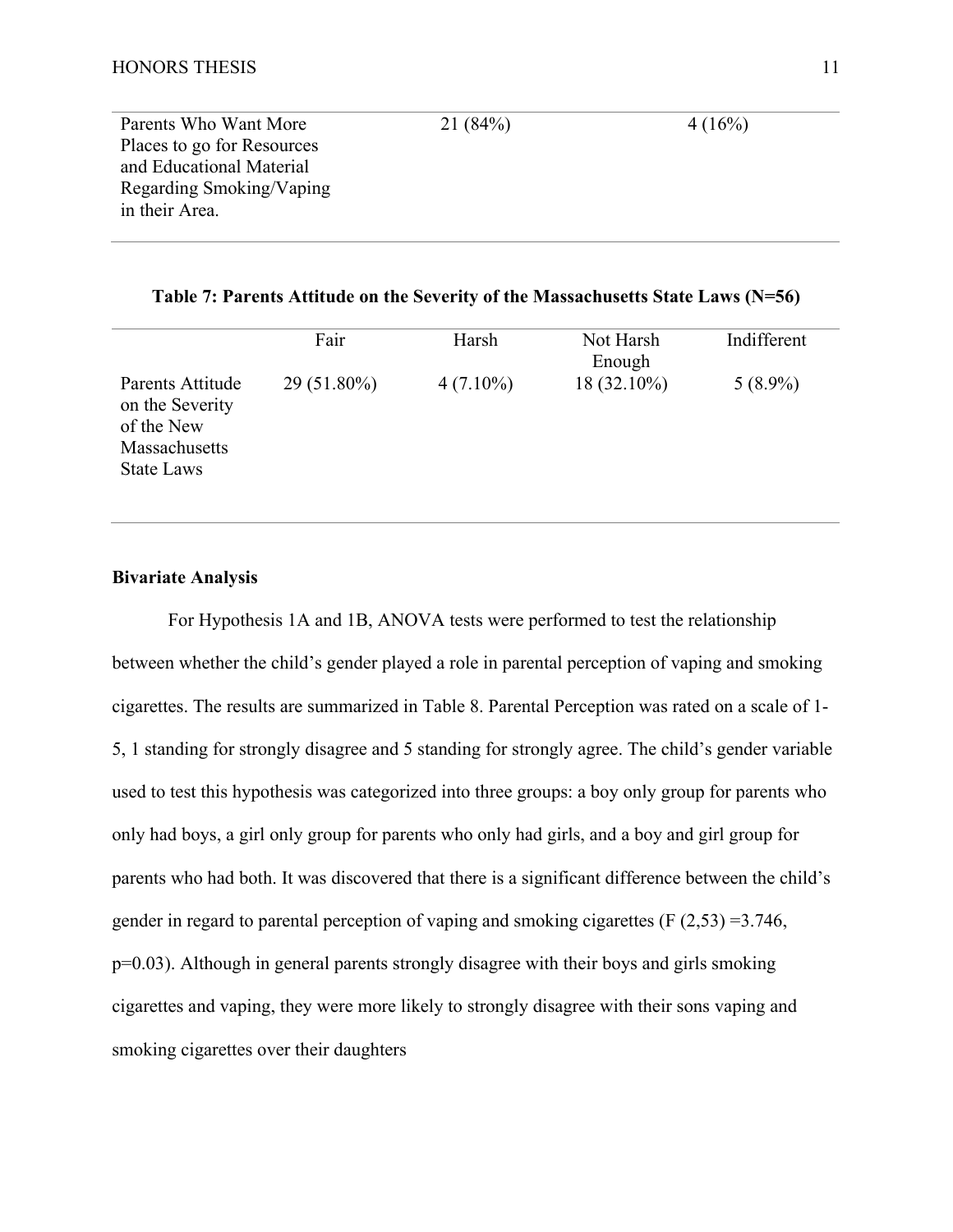For Hypothesis 2A and 2B a correlation tests were performed. The results are summarized in Table 9. It was discovered that there is no correlation between the relationship between the number of children a parent has, and their perception of vaping  $(r=0.006, p=0.458)$ and smoking cigarettes  $(r=0.101, p=0.967)$ .

For Hypothesis 3A and 3B, independent T-tests were performed. The results are summarized in Table 10. It was discovered that there was not a significant difference between the parent's gender (Male or Female) and the parental perception of teens vaping (t  $(52) = 1.562$ ,  $p=0.124$ ) and smoking cigarettes (t (52) = 0.930,  $p=0.353$ ).

For Hypothesis 4A and 4B, independent T-tests were performed. The results are summarized in Table 11. It was discovered that there was a significant difference between parental behavior regarding smoking cigarettes and their perception regarding their children smoking cigarettes (t  $(54) = 2.283$ , p=0.045). However, there was not a significant difference between parental behavior regarding vaping and their perception regarding their children vaping  $(t (54) = 1.142, p=0.303)$ . These results indicate that although parents disagree with themselves and their children smoking cigarettes and vaping, they were less likely to strongly disagree with their children vaping if they vaped themselves.

| Table 8: ANOVA Results for H1A & H1B: Parental Perception of Vaping and Smoking |
|---------------------------------------------------------------------------------|
| Cigarettes, by the Child's Gender $(N=57)$                                      |

|                                           |  | Perception of Vaping and Smoking<br>Cigarettes (1-5, 1-strongly disagree, 5<br>strongly agree) |           |         |  |  |
|-------------------------------------------|--|------------------------------------------------------------------------------------------------|-----------|---------|--|--|
| <b>Gender Vaping</b>                      |  | Mean                                                                                           | <b>SD</b> | F Value |  |  |
| 1.04<br>.204<br>Male $(N=24)$<br>$3.746*$ |  |                                                                                                |           |         |  |  |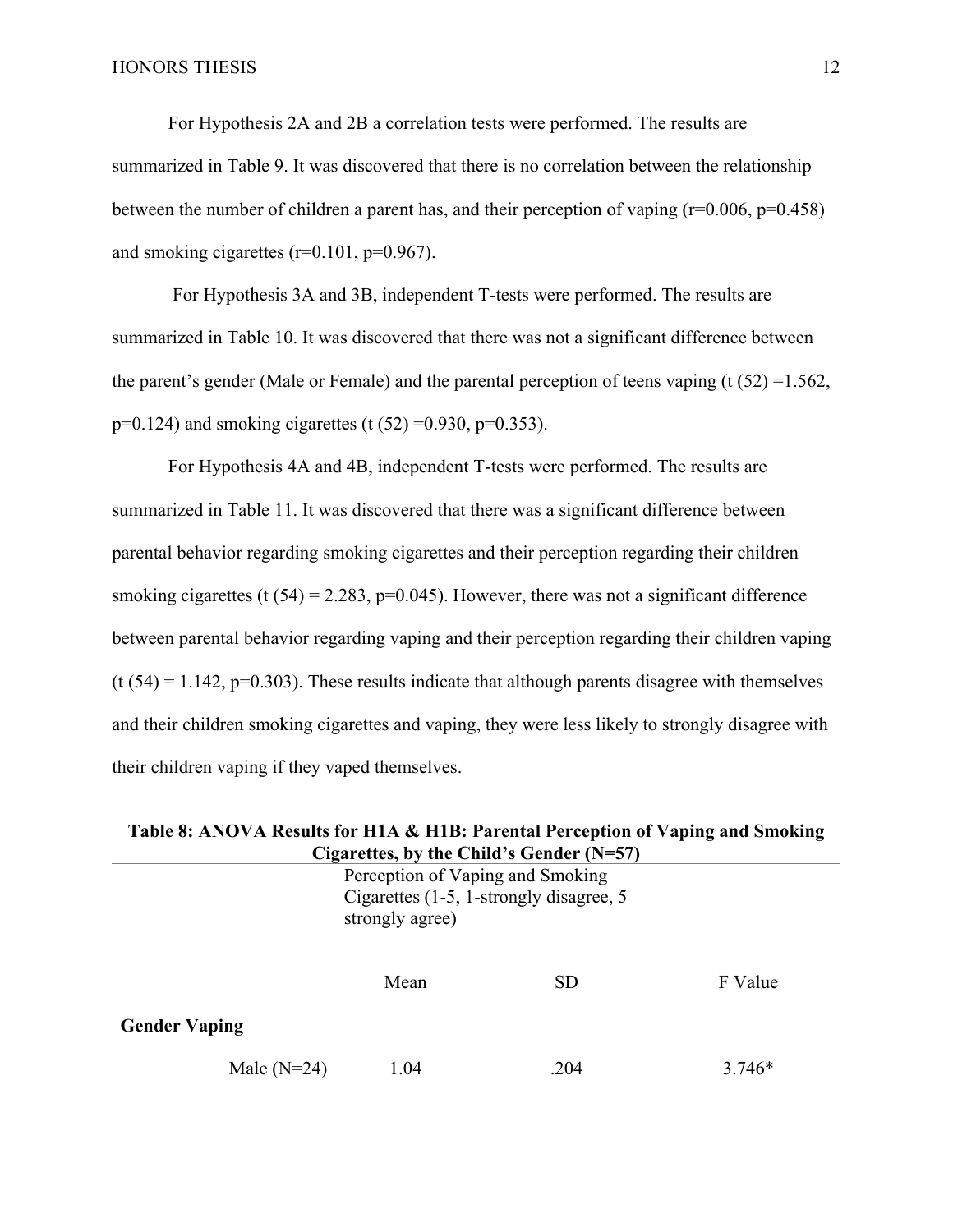| Female $(N=19)$                            | 1.47 | .697 |          |
|--------------------------------------------|------|------|----------|
| Male and Female $(N=14)$                   | 1.23 | .599 |          |
| <b>Gender Smoking</b><br><b>Cigarettes</b> |      |      |          |
| Male $(N=24)$                              | 1.04 | .204 | $2.613*$ |
| Female $(N=19)$                            | 1.37 | .598 |          |
| Male and Female $(N=14)$                   | 1.23 | .599 |          |
|                                            |      |      |          |

 $*_{p<.05}$ 

**Table 9: Correlation Test Results for H2A & H2B: Parental Perception of Vaping and Smoking Cigarettes, by the Number of Children a Parent Has (N=57)**

|                         | <b>Feelings towards teens</b><br>smoking cigarettes $(N=56)$ | Feelings towards teens who<br>use vape products $(N=56)$ |
|-------------------------|--------------------------------------------------------------|----------------------------------------------------------|
| Number of Kids $(N=57)$ | 0.006                                                        | $-0.101$                                                 |

 $*_{p<.05}$ 

## **Table 10: T-test Results for H3A & H3B: Parental Perception of Vaping and Smoking Cigarettes, by the Gender of the Parent (N=56)**

|                                            |                 | Perception of Vaping and Smoking<br>Cigarettes (1-5, 1-strongly disagree, 5<br>strongly agree) |           |         |  |
|--------------------------------------------|-----------------|------------------------------------------------------------------------------------------------|-----------|---------|--|
|                                            |                 | Mean                                                                                           | <b>SD</b> | t-Value |  |
| <b>Gender Vaping</b>                       |                 |                                                                                                |           |         |  |
|                                            | Male $(N=5)$    | 1.60                                                                                           | .548      | .499    |  |
|                                            | Female $(N=49)$ | 1.20                                                                                           | .539      |         |  |
|                                            |                 |                                                                                                |           |         |  |
| <b>Gender Smoking</b><br><b>Cigarettes</b> |                 |                                                                                                |           |         |  |
|                                            | Male $(N=5)$    | 1.40                                                                                           | .548      | .617    |  |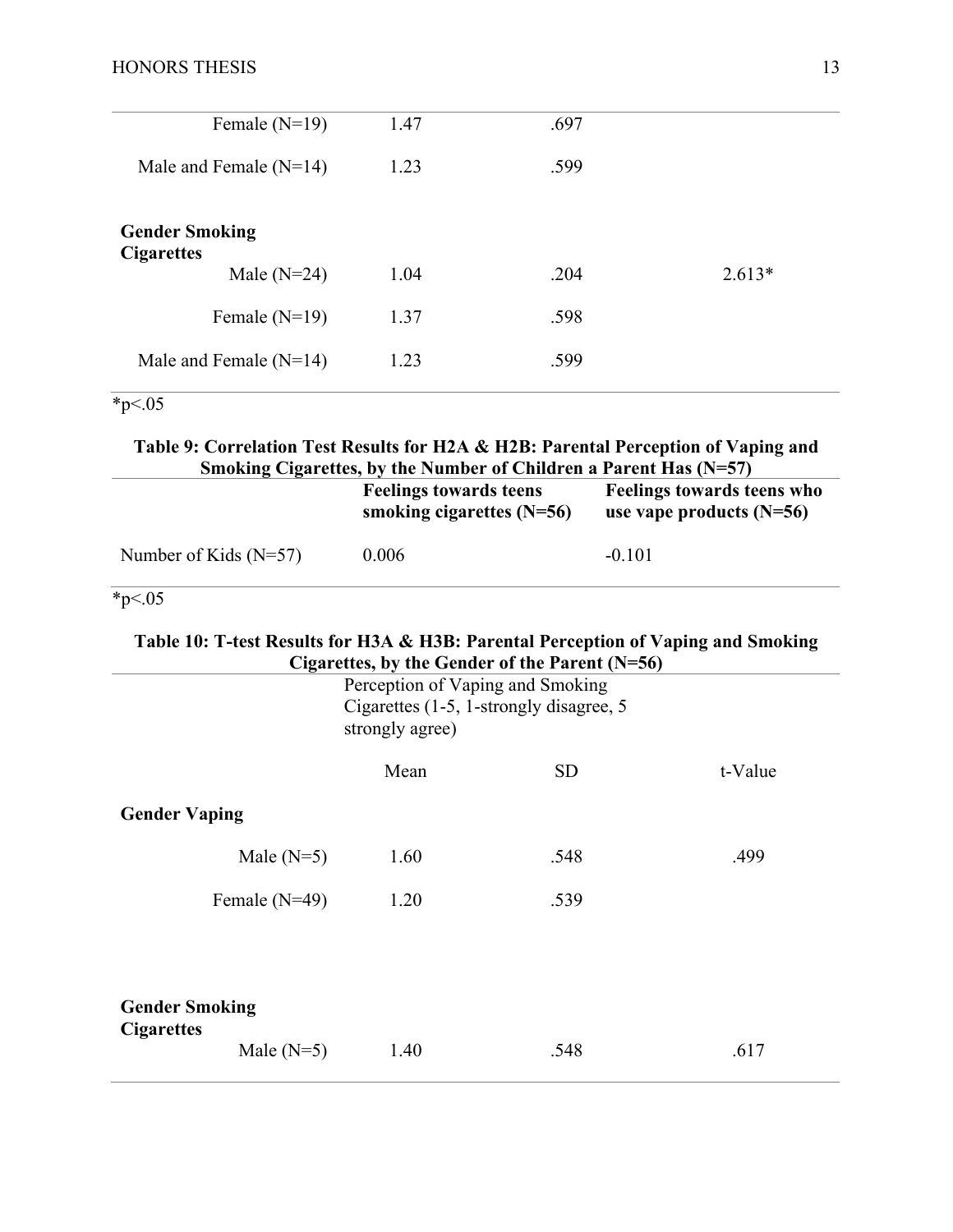| Female $(N=49)$ | 1.18 | .486 |  |
|-----------------|------|------|--|
| Other( $N=2$ )  | 1.00 | .000 |  |

 $*_{p<.05}$ 

## **Table 11: T-test Results for H4A & H4B: Parental Perception of their Children's Behavior, by Parent Behavior (N=56)**

|                                             |                                         | $\mathbf{r}$ as $\mathbf{r}$ being $\mathbf{r}$ and $\mathbf{r}$ and $\mathbf{r}$ |          |  |
|---------------------------------------------|-----------------------------------------|-----------------------------------------------------------------------------------|----------|--|
| Perception of Vaping and Smoking            |                                         |                                                                                   |          |  |
|                                             | Cigarettes (1-5, 1-strongly disagree, 5 |                                                                                   |          |  |
|                                             | strongly agree)                         |                                                                                   |          |  |
|                                             |                                         |                                                                                   |          |  |
|                                             | Mean                                    | <b>SD</b>                                                                         | t-value  |  |
| <b>Parents Vaping</b>                       |                                         |                                                                                   |          |  |
| Yes $(N=6)$                                 | 1.67                                    | 1.033                                                                             | 1.142    |  |
| No $(N=50)$                                 | 1.18                                    | .438                                                                              |          |  |
| <b>Parents Smoking</b><br><b>Cigarettes</b> |                                         |                                                                                   |          |  |
| Yes $(N=9)$                                 | 1.56                                    | .527                                                                              | $2.283*$ |  |
| No $(N=47)$                                 | 1.13                                    | .448                                                                              |          |  |
|                                             |                                         |                                                                                   |          |  |

 $*_{p<.05}$ 

# **Discussion**

## **Descriptive**

Based on the findings it was discovered that very few parents surveyed smoke cigarettes or vape devices/e-cigarettes. Almost half of the adults surveyed stated that they strongly disagree with adults smoking cigarettes and using vape/ e-cigarettes. It was also discovered that most parents stated that their children do not smoke either cigarettes or vape devices/e-cigarettes however, if they did, more of their teens vaped rather than smoked cigarettes. 84% of parents surveyed stated that they strongly disagree with teens smoking cigarettes while 82% stated that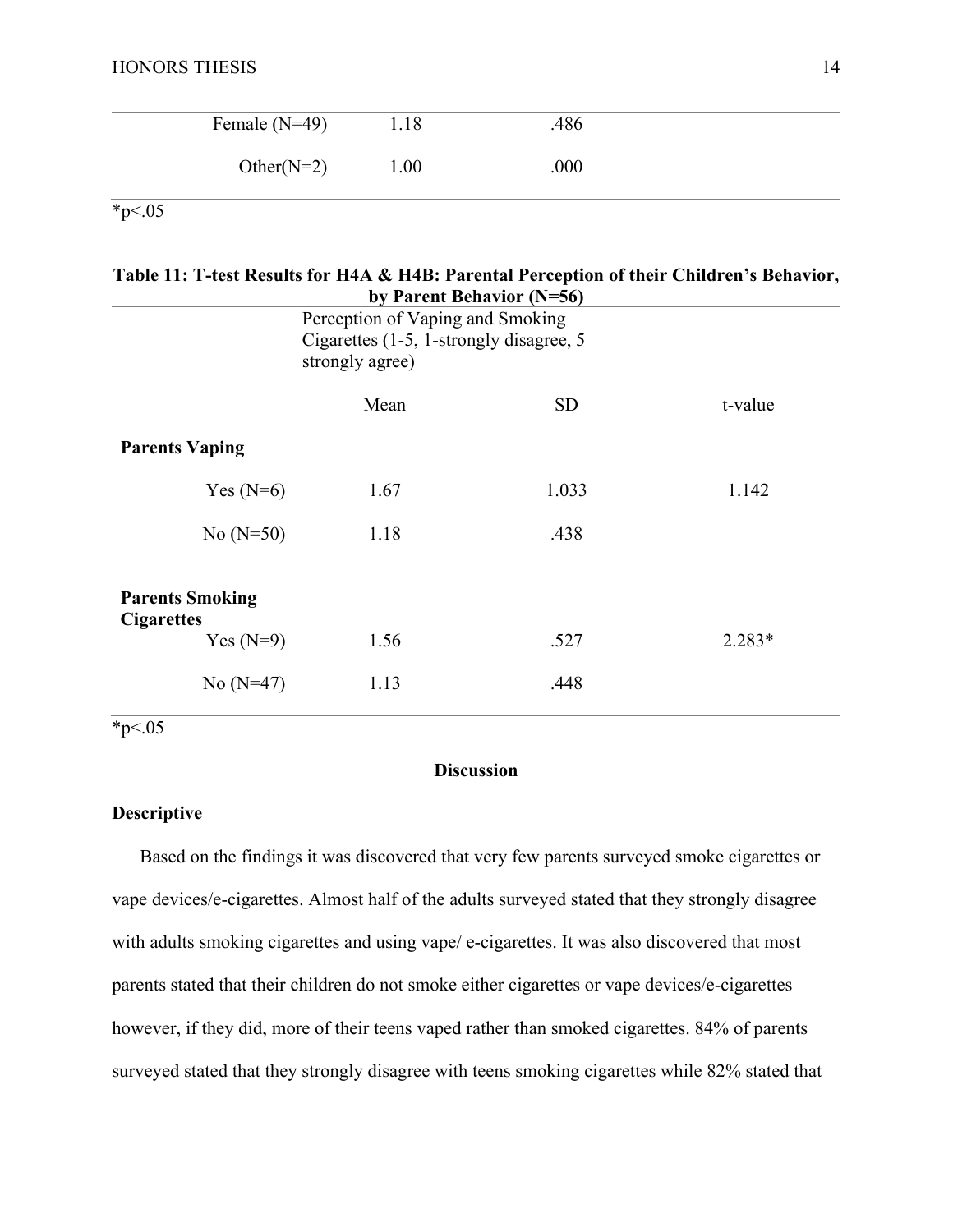HONORS THESIS 15

they strongly disagree with teens vaping or using e-cigarettes. The parents surveyed also stated that they do not think it is easy for consumers to know what e-cigarette products contain, and they do not think that e-cigarette aerosol is just water vapor. It was discovered that the majority of the parents surveyed did not know the Massachusetts State Tobacco Laws however once they discovered what they were they strongly agreed with the rules and thought that the rules were fair. Many parents surveyed stated that they knew where to get educational material and other resources regarding smoking/vaping in their area and if they did not know they stated that they would like more places to go for educational material and other resources regarding smoking/vaping.

These findings imply that there are significant biases in regard to parental perception of their children vaping and smoking cigarettes. Based on the existing literature and the findings of this survey it is clear that parental behaviors, perceptions and attitudes directly correlate with their children's behavior. More research needs to be done regarding what exactly is in vaping products. Also, more education and awareness regarding the new Massachusetts state laws need to be implemented as majority of parents didn't know the new laws. More educational material and resources also needs to be made available in our surrounding area as many parents didn't know where to go and actually requested more resources if they were made available.

### **Bivariate**

Based on the findings it was discovered that, Hypothesis 1A and 1B were significant. A relationship was found between the child's gender in regard to parental perception of vaping and smoking cigarettes, as parents were more likely to strongly disagree with their sons vaping over their daughters. For Hypothesis 2A and 2B, it was discovered that there is no correlation between the relationship between the number of children a parent has, and their perception of vaping and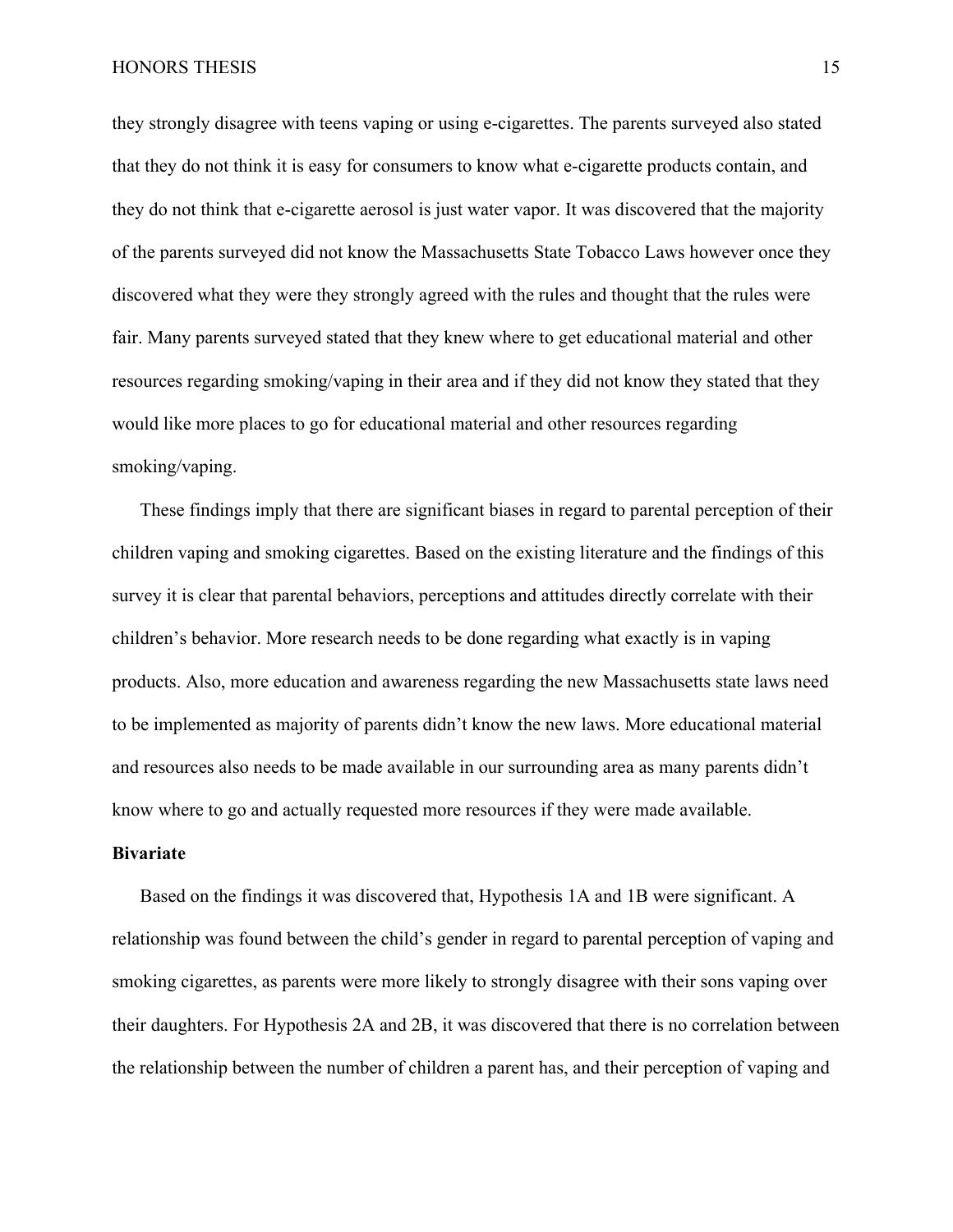smoking cigarettes. For Hypothesis 3A and 3B, no relationship was found between the parent's gender and the parental perception of teens vaping and smoking cigarettes. Hypothesis 4A did not indicate that parental behavior regarding vaping played a role in their perception regarding their children vaping. On the other hand, Hypothesis 4B indicated that parental behavior regarding smoking cigarettes played a role in their perception regarding their children smoking cigarettes. These results indicate that although parents disagree with themselves and their children smoking cigarettes and vaping, they were less likely to strongly disagree with their children vaping if they vaped themselves.

These findings imply that the child's gender in regard to parental perception of vaping and smoking cigarettes needs to be addressed as parents were more likely to strongly disagree with their sons vaping over their daughters. Reasons for this may be that boys are more likely to partake in risky behaviors over girls or they are more likely to get caught partaking in risky behaviors than girls are. These findings imply that more resources and education geared towards female children and their parents needs to be provided and available. Also, parental behavior regarding smoking cigarettes played a role in their perception regarding their children smoking cigarettes as parents were more likely to strongly disagree if they smoked cigarettes themselves. Parental behavior also played a role in their perception regarding their children vaping as they were still likely to disagree, however they were less likely to strongly disagree regarding themselves and their children vaping. Reasons for this include the abundance of educational material regarding the dangers of smoking cigarettes and the lack of educational material regarding the dangers of vaping. Parents may not think vaping is as bad as there is little information out there that suggests it may be harmful. This implies that more education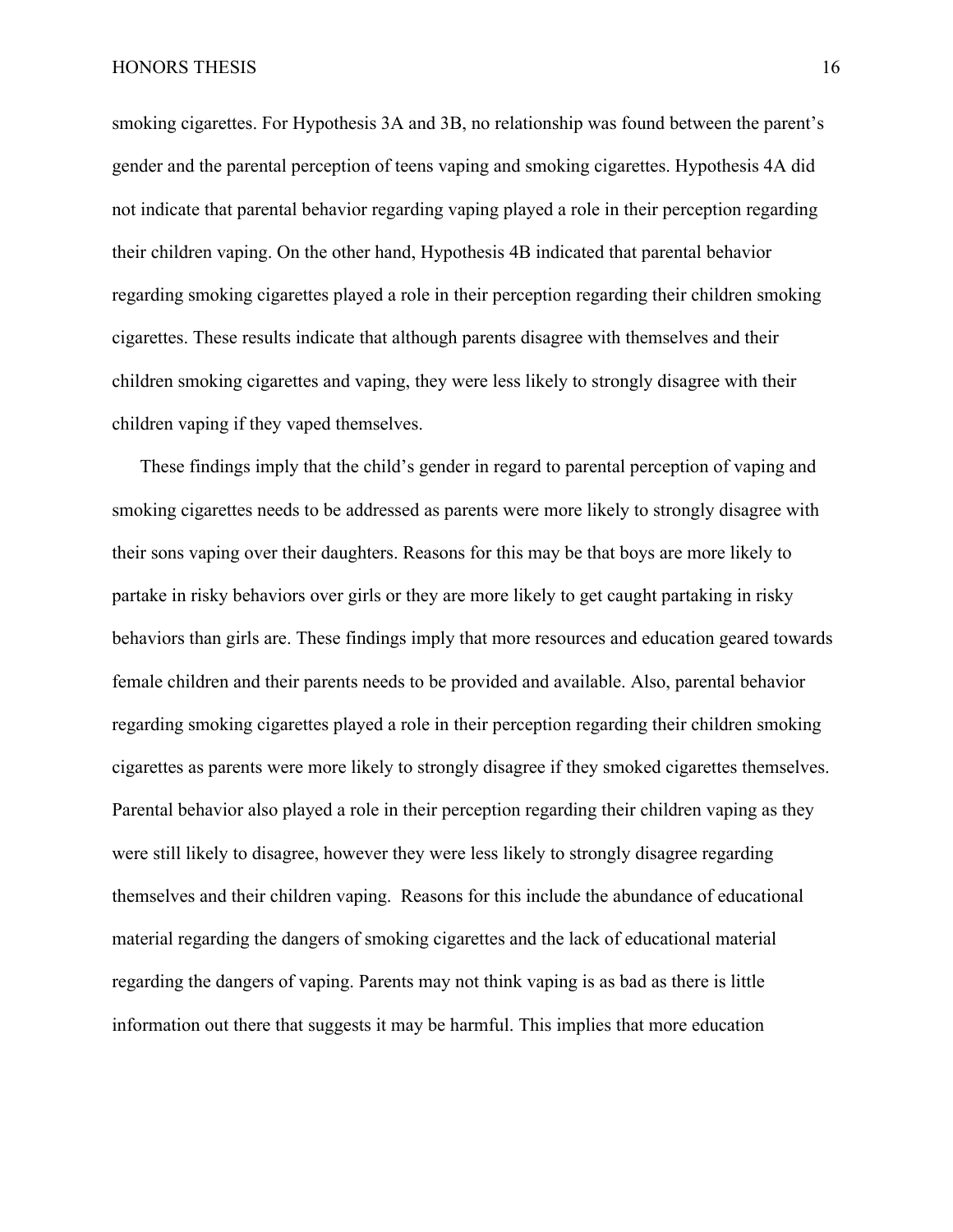surrounding the dangers of smoking cigarettes and vaping needs to be made available for parents and teens alike.

### **Strengths and Limitations**

Some limitations of this study are that there is a relatively small sample size, making the findings of this study less generalizable. Non-Probability sampling method also proved to be a limitation. Majority of participants in this study were female making it less generalizable to the male population. Additionally, surveying parents and not their children proved to be a limitation as well. Majority of parent's surveyed also are nonsmokers proving to be a limitation as it is a non-representative sample of the whole population. Some strengths of the study are that it provided significant information and findings that can benefit society by providing appropriate resources and educational material for parents and their children alike.

#### **Moving Forward**

On September 25<sup>th</sup>, 2019, a newsletter was sent to local providers containing the following information, "On September 24, 2019, Governor Charles D. Baker declared a public health emergency in the Commonwealth due to severe disease associated with the use of e-cigarettes and vaping products and the epidemic of e-cigarette use among youth. As of September 19, 2019, the CDC had confirmed 530 cases across 39 states and U.S. territories, including seven fatalities in six different states. The commonality in all reported cases is a history of vaping, and a history of using vaping products containing tetrahydrocannabinol (THC), nicotine, or a combination of both" (Bharel 2019, p. 1).

With the goal of protecting the health of Massachusetts residents, and in accordance with Governor Baker's public health emergency declaration, the following order was issued throughout the commonwealth: "The sale or display of all e-cigarettes and vaping products to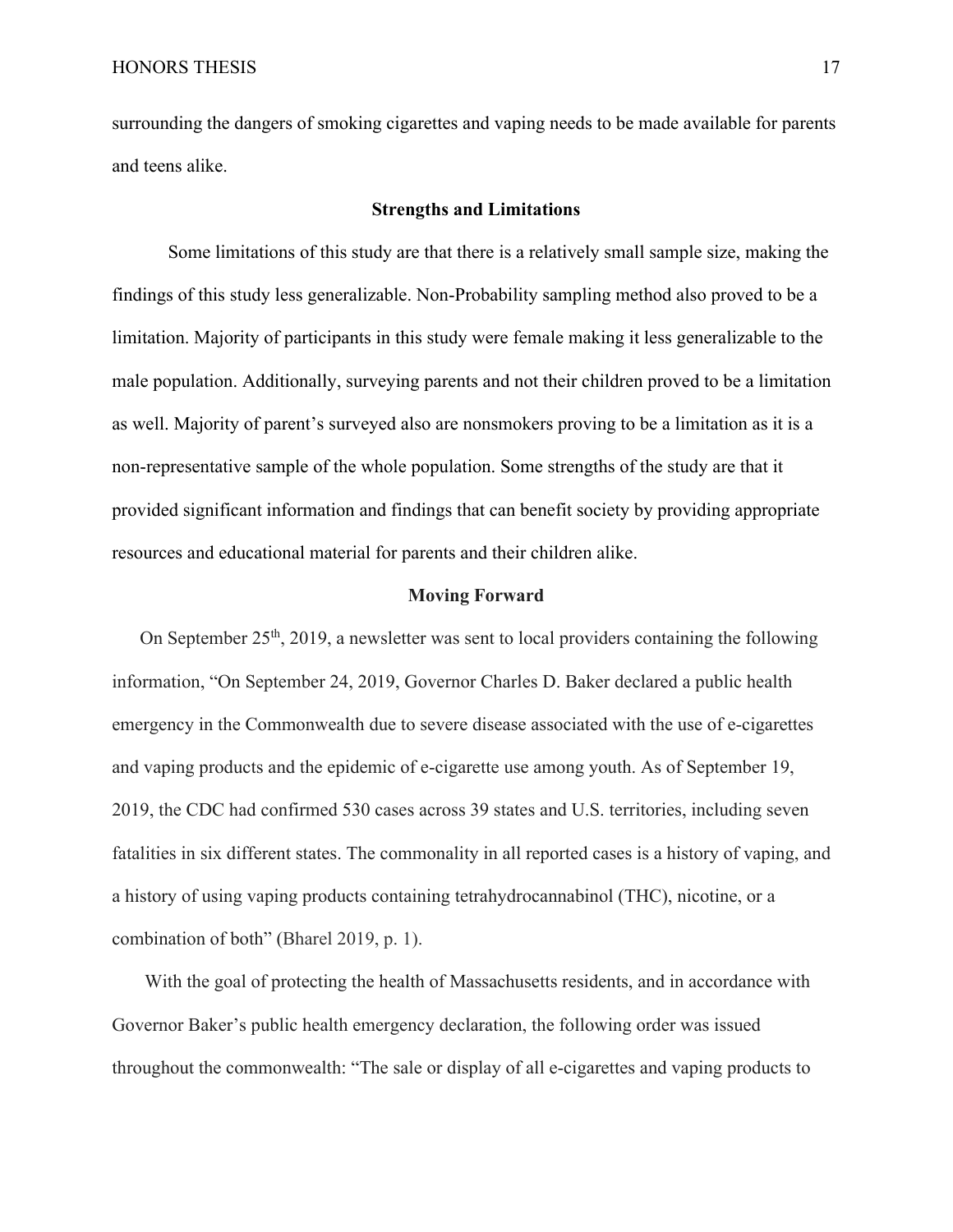#### HONORS THESIS 18

consumers in retail establishments, online, and through any other means, including all nonflavored and flavored vaping products, including mint and menthol, including tetrahydrocannabinol (THC) and any other cannabinoid, is prohibited in the Commonwealth" (Bharel 2019, p. 1). This vaping ban will last approximately four months, and the governor believes that this will be enough time for research to be conducted on the effects of vaping. Will this vaping ban effect parent's perception of their children vaping, and if so will this ban be enough to stop them from vaping? There is still much to learn regarding vaping and this ban may be a step in the right direction, regardless of the backlash from the public.

Based on the current literature, and the findings of this research, it has become clear that more work needs to be done regarding educating youth and their parents regarding the dangers of vaping. The social work profession can certainly help with this public health issue as social workers can help educate parents and their teens alike regarding the dangers of vaping. Social Workers can also help provide resources to parents and their families who are impacted by the vaping epidemic. Furthermore, this research could also provide valid inputs to design effective social work interventions and programs to address this issue as it is clear that there needs to be more resources available for parents and their teens.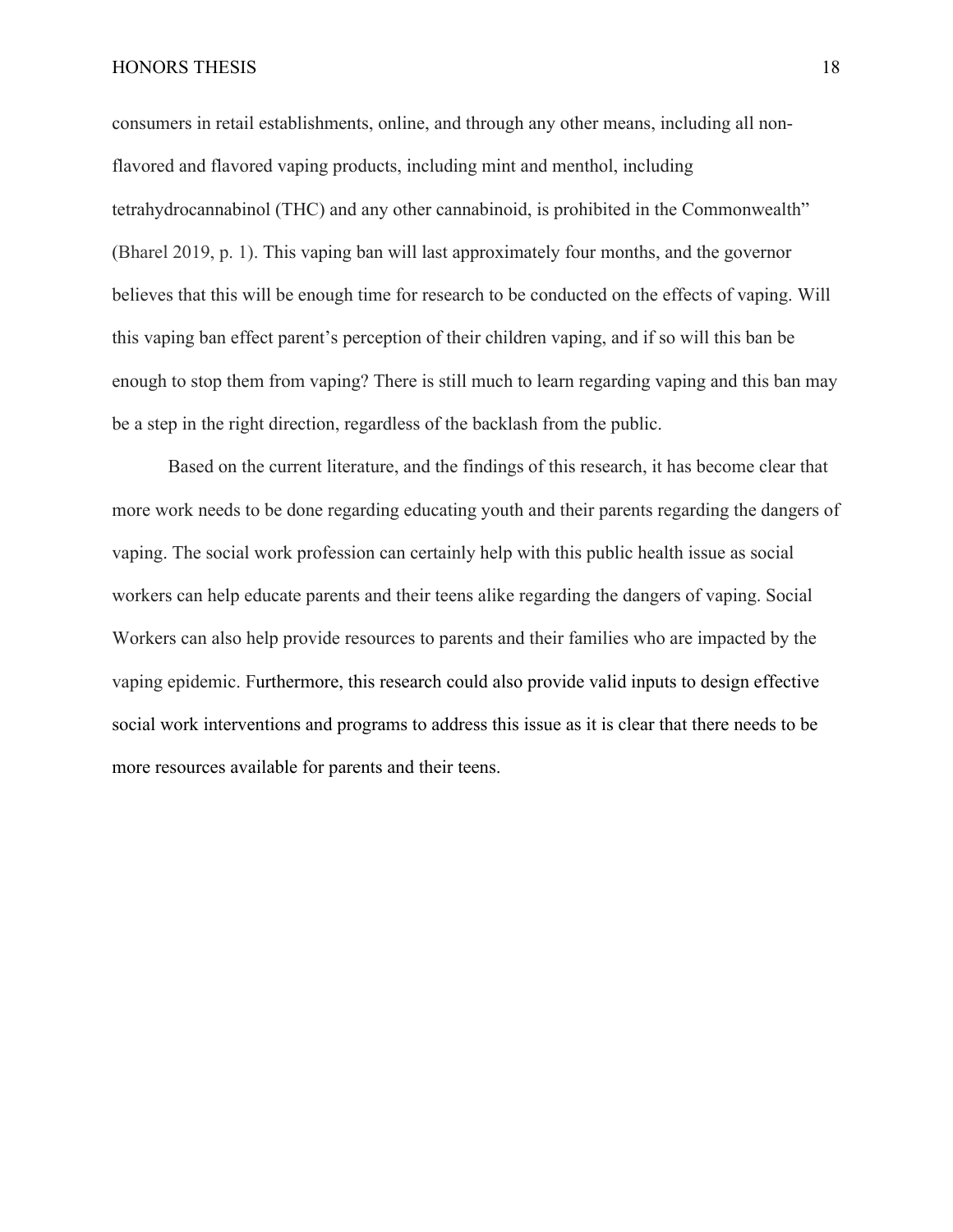### References

Akhouri, K., & Akhouri, D. (2018). Impact of parent-child relationship on educational aspiration and self-esteem of adolescents boys and girls. *Indian Journal of Health & Wellbeing*, *9*(1), 43–49. Retrieved from [https://login.libserv](https://login.libserv-prd.bridgew.edu/login?url=http://search.ebscohost.com/login.aspx?direct=true&db=aph&AN=127645242&site=eds-live)[prd.bridgew.edu/login?url=http://search.ebscohost.com/login.aspx?direct=true&db=aph&](https://login.libserv-prd.bridgew.edu/login?url=http://search.ebscohost.com/login.aspx?direct=true&db=aph&AN=127645242&site=eds-live)

[AN=127645242&site=eds-live](https://login.libserv-prd.bridgew.edu/login?url=http://search.ebscohost.com/login.aspx?direct=true&db=aph&AN=127645242&site=eds-live)

- Bharel, M. (2019). Recommended Information for Healthcare Providers. *Commonwealth of Massachusetts Department of Public Health*. 25 September 2019 Retrieved from [https://gallery.mailchimp.com/b6fca240156200bca3e026661/files/8747b314-ccb9-4550-](https://gallery.mailchimp.com/b6fca240156200bca3e026661/files/8747b314-ccb9-4550-912a-d9157c233006/Recommended_Information_for_HealthCare_Provider.pdf) [912a-d9157c233006/Recommended\\_Information\\_for\\_HealthCare\\_Provider.pdf](https://gallery.mailchimp.com/b6fca240156200bca3e026661/files/8747b314-ccb9-4550-912a-d9157c233006/Recommended_Information_for_HealthCare_Provider.pdf)
- "Chapter 157." *Representative Brian Murray*,

malegislature.gov/Laws/SessionLaws/Acts/2018/Chapter157.

- George, D., & Mallery, P. (2019). IBM SPSS Statistics 25 Step by Step: A Simple Guide and Reference Fifteenth Edition. *Routledge Taylor and Francis Group*
- Ghosh, S., & Drummond, M. B. (2017). Electronic cigarettes as smoking cessation tool: are we there?. *Current opinion in pulmonary medicine*, *23*(2), 111–116. doi:10.1097/MCP.0000000000000348

Prieur, N. (2018). "National Adolescent Drug Trends in 2018: Vaping Surges." *Monitoring the Future*, University of Michigan, 17 Dec. 2018, monitoringthefuture.org/pressreleases/18drugpr.pdf.

- Rosenburg, M. (1985). *Society and the adolescent self-image.* Princeton: NJ: Princeton University Press.
- Tsai, J., Walton, K., Coleman, B. N., Sharapova, S. R., Johnson, S. E., Kennedy, S. M., &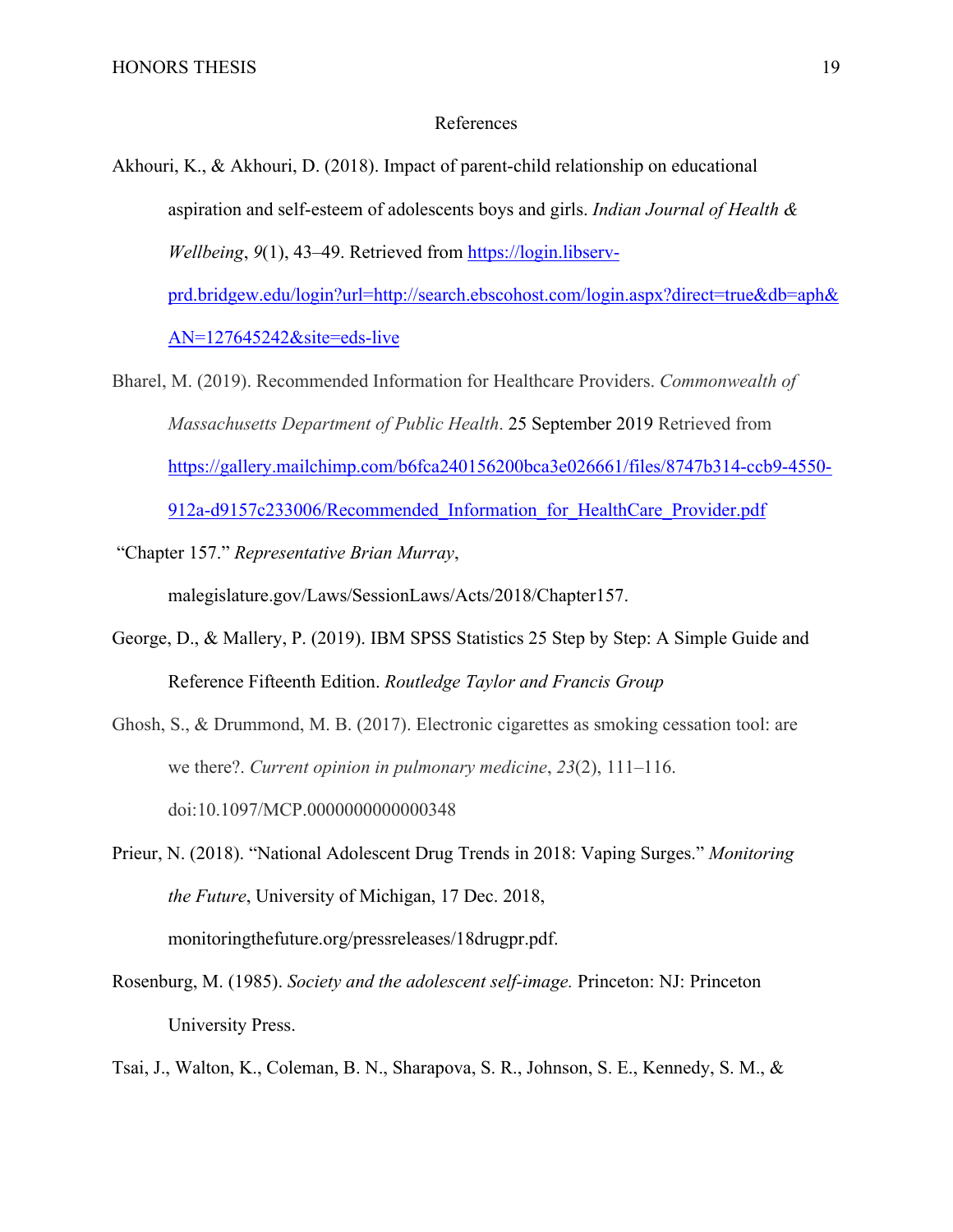Caraballo, R. S. (2018). Reasons for Electronic Cigarette Use Among Middle and High School Students - National Youth Tobacco Survey, United States, 2016. *MMWR. Morbidity And Mortality Weekly Report*, *67*(6), 196–200.

<https://doi.org/10.15585/mmwr.mm6706a5>

"What Is Vaping?" *Center on Addiction*, 1 Oct. 2018, [www.centeronaddiction.org/e](http://www.centeronaddiction.org/e-)cigarettes/recreational-vaping/what-vaping.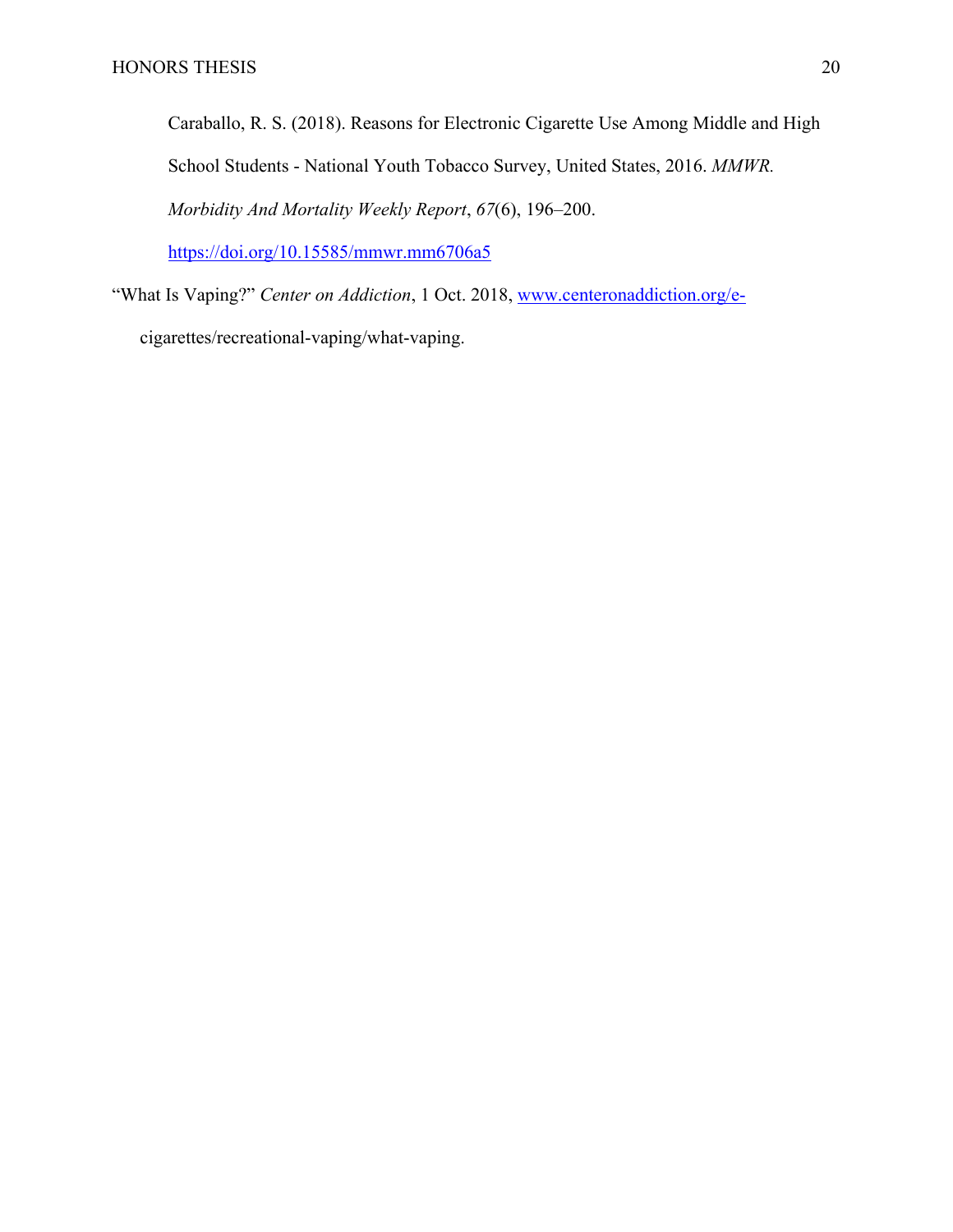# Appendix A

# **Survey Questions**

## **Demographics:**

- 1. Do you have any children in grades 6-12?
	- Yes  $\rightarrow$ 
		- $\circ$  If so how many?
	- No

 $\mathcal{L}$  . The set of the set of the set of the set of the set of the set of the set of the set of the set of the set of the set of the set of the set of the set of the set of the set of the set of the set of the set of t

- 2. How old are they? (please indicate ages for all your children in grades 6-12)
- 3. What is the gender of your child? (please indicate gender for all your children in grades 6-12)
	- Male
	- Female
	- Other
- 4. What grade are they in? (please indicate grade for all your children in grades 6-12)
- 5. How old are you?
- 6. What is your gender?
	- Male
	- Female
	- Other
- 7. What is your relationship to them?
	- Mother
	- Father
	- Legal guardian
	- Other

## **Cigarette Smoking Questions:**

- 1. Do you smoke cigarettes?
	- Yes
	- No
- 2. How do you feel about adults smoking cigarettes?
	- Strongly Disagree
	- Disagree
	- Indifferent
	- Agree
	- Strongly Agree
- 3. Do you have any children that smoke cigarettes?
	- Yes
	- No
- 4. How do you feel about teens who smoke cigarettes?
	- Strongly Disagree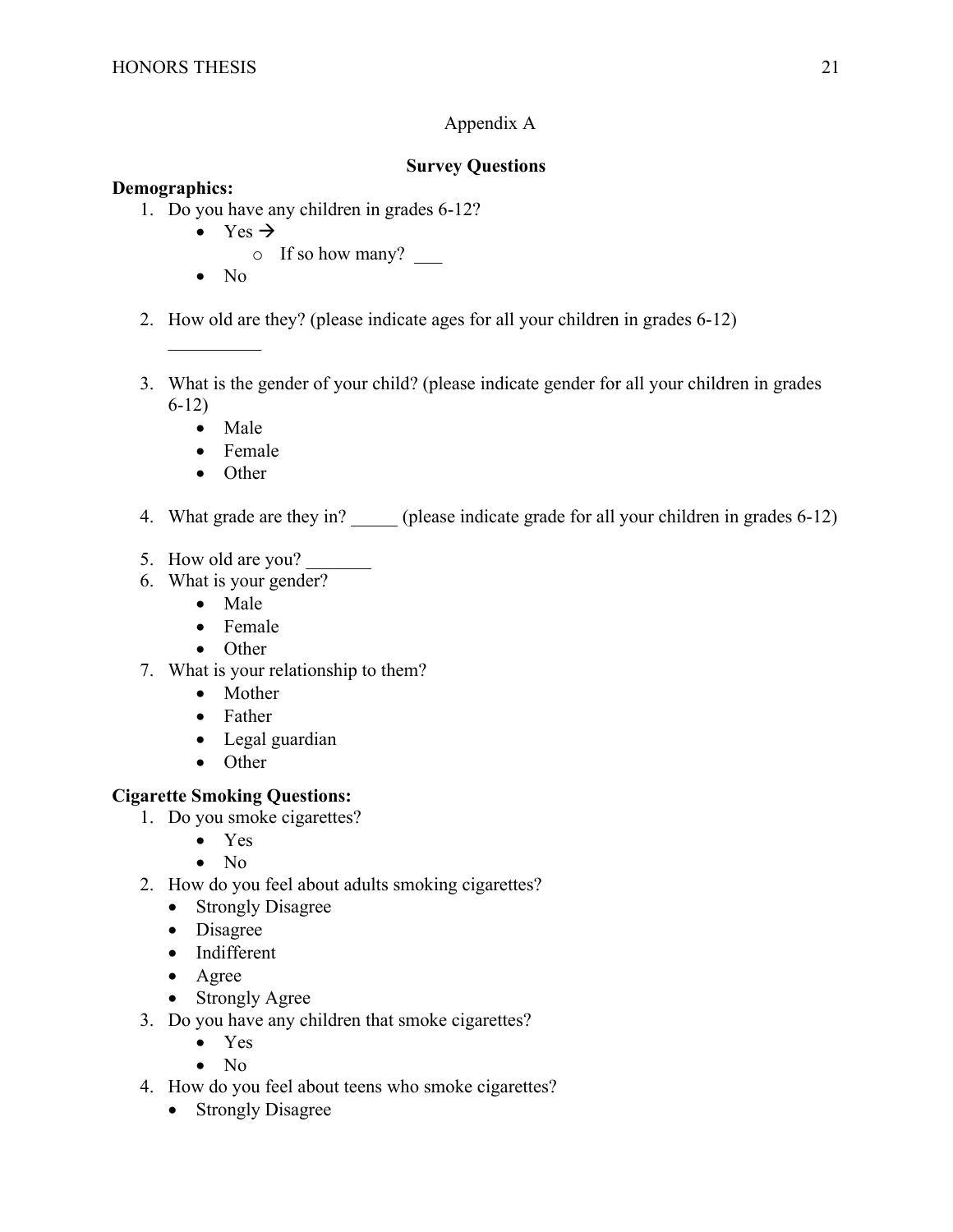- Disagree
- Indifferent
- Agree
- Strongly Agree

# **Vaping and E-cigarette Questions:**

- 5. Do you know what vaping is?
	- Yes
	- $\bullet$  No
- 6. Do you use vape devices or e-cigarettes?
	- Yes
	- $\bullet$  No
- 7. How do you feel about adults vaping or using e-cigarettes?
	- Strongly Disagree
	- Disagree
	- Indifferent
	- Agree
	- Strongly Agree
- 8. Do you have any children that use vape devices or e-cigarettes?
	- Yes
	- $\bullet$  No
- 9. How do you feel about teens vaping or using e-cigarettes?
	- Strongly Disagree
	- Disagree
	- Indifferent
	- Agree
	- Strongly Agree
- 10. How do you feel about following statements?
	- 10.1 The e-cigarette aerosol is harmless 'water vapor'.
		- Strongly Disagree
		- Disagree
		- Indifferent
		- Agree
		- Strongly Agree
	- 10.2 It is easy for consumers to know what e-cigarette products contain.
		- Strongly Disagree
		- Disagree
		- Indifferent
		- Agree
		- Strongly Agree

# **Currently Massachusetts state laws:**

11. Do you know about the new tobacco laws in the state of Massachusetts?